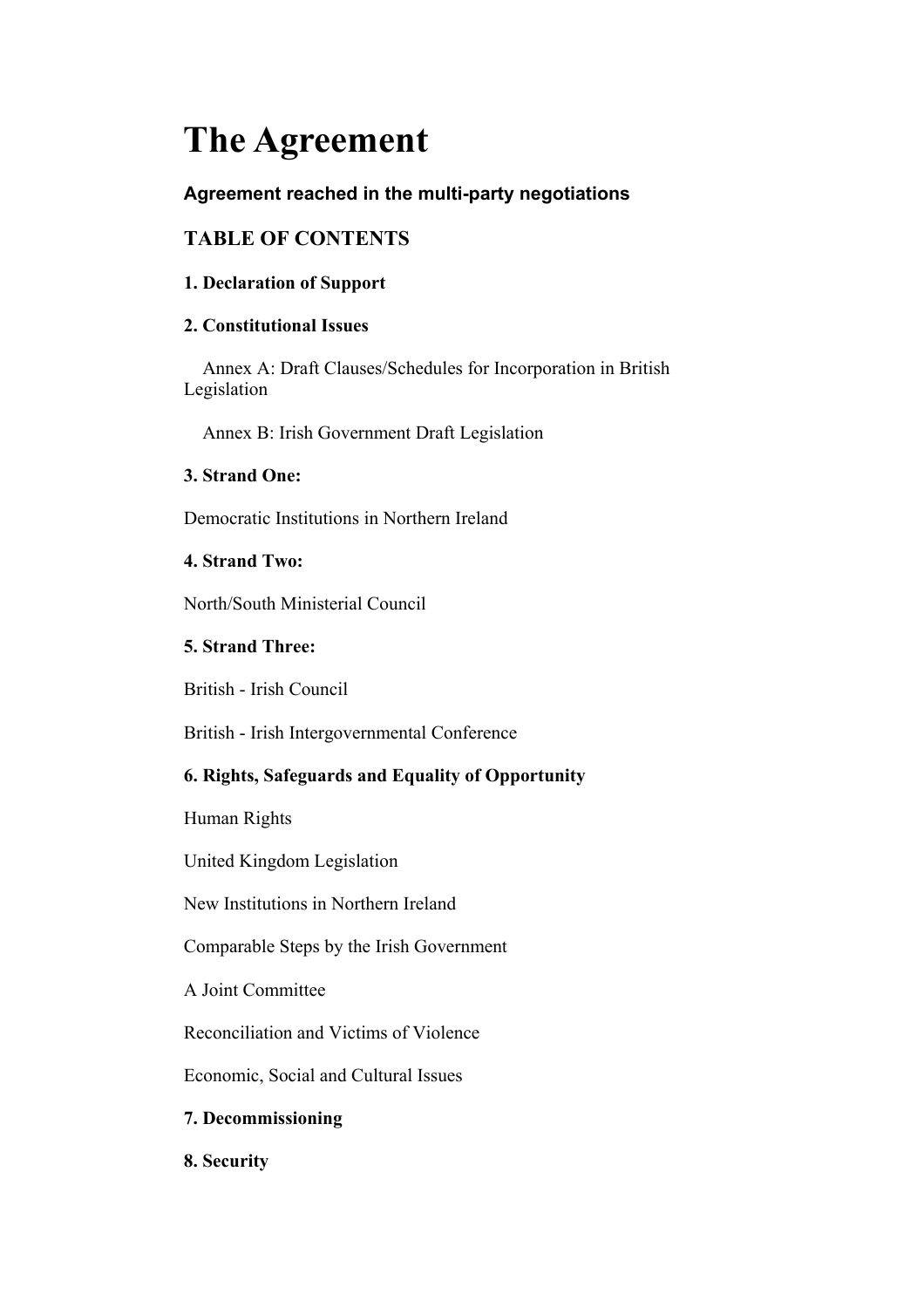## **9. Policing and Justice**

Annex A: Commission on Policing for Northern Ireland

Annex B: Review of the Criminal Justice System

#### **10. Prisoners**

#### **11. Validation, Implementation and Review**

Validation and Implementation

Review Procedures Following Implementation

- - - - - - - - - - - - - - - - - - - - - - - - - - - - - - - - - - - - -

# **ANNEX: Agreement between the Government of the United Kingdom of Great Britain and Northern Ireland and the Government of Ireland.**

Tablecontents.htm

## **DECLARATION OF SUPPORT**

1. We, the participants in the multi-party negotiations, believe that the agreement we have negotiated offers a truly historic opportunity for a new beginning.

2. The tragedies of the past have left a deep and profoundly regrettable legacy of suffering. We must never forget those who have died or been injured, and their families. But we can best honour them through a fresh start, in which we firmly dedicate ourselves to the achievement of reconciliation, tolerance, and mutual trust, and to the protection and vindication of the human rights of all.

3. We are committed to partnership, equality and mutual respect as the basis of relationships within Northern Ireland, between North and South, and between these islands.

4. We reaffirm our total and absolute commitment to exclusively democratic and peaceful means of resolving differences on political issues, and our opposition to any use or threat of force by others for any political purpose, whether in regard to this agreement or otherwise.

5. We acknowledge the substantial differences between our continuing,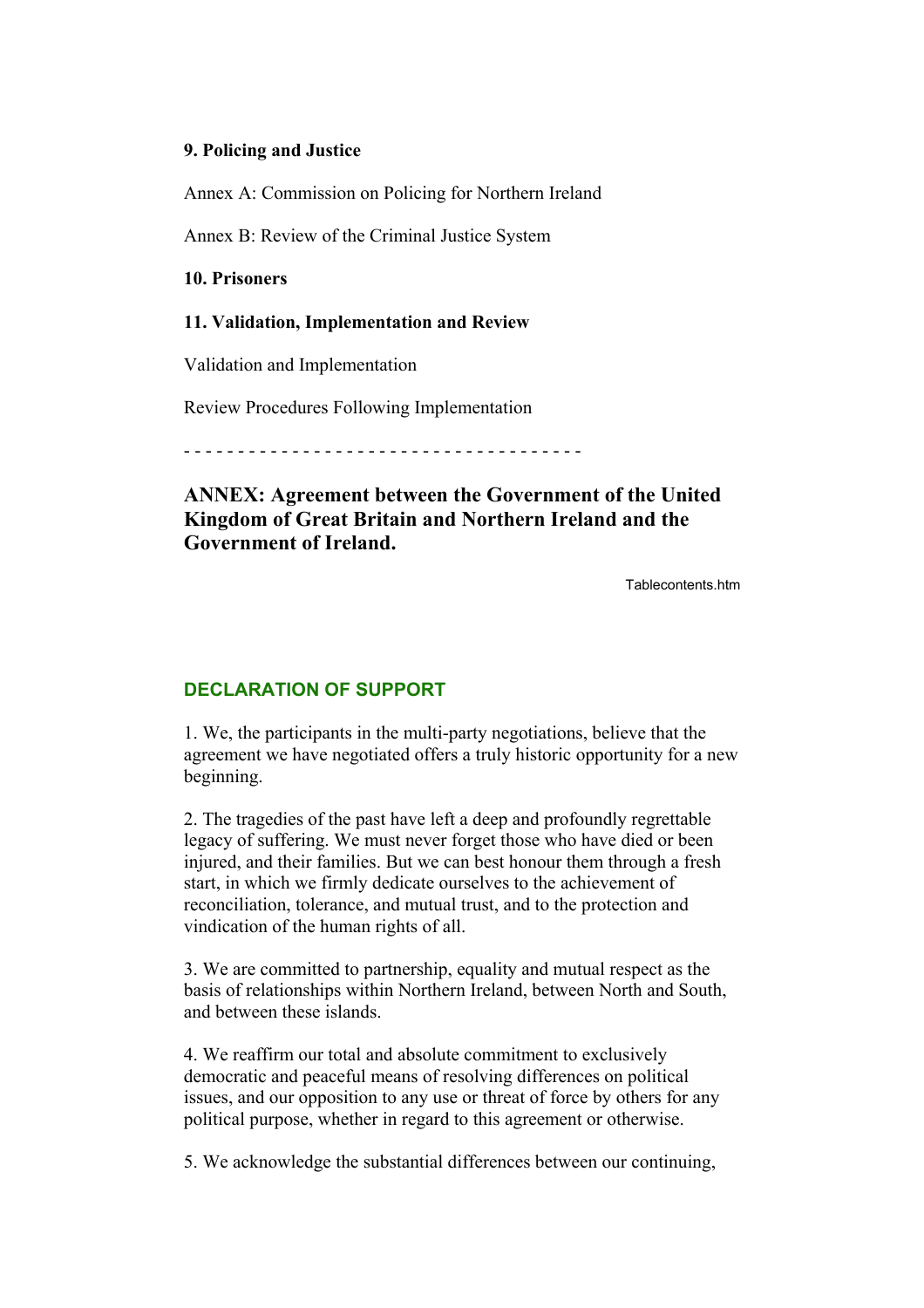and equally legitimate, political aspirations. However, we will endeavour to strive in every practical way towards reconciliation and rapprochement within the framework of democratic and agreed arrangements. We pledge that we will, in good faith, work to ensure the success of each and every one of the arrangements to be established under this agreement. It is accepted that all of the institutional and constitutional arrangements - an Assembly in Northern Ireland, a North/South Ministerial Council, implementation bodies, a British-Irish Council and a British-Irish Intergovernmental Conference and any amendments to British Acts of Parliament and the Constitution of Ireland - are interlocking and interdependent and that in particular the functioning of the Assembly and the North/South Council are so closely inter-related that the success of each depends on that of the other.

6. Accordingly, in a spirit of concord, we strongly commend this agreement to the people, North and South, for their approval.

## **CONSTITUTIONAL ISSUES**

1. The participants endorse the commitment made by the British and Irish Governments that, in a new British-Irish Agreement replacing the Anglo-Irish Agreement, they will:

(i) recognise the legitimacy of whatever choice is freely exercised by a majority of the people of Northern Ireland with regard to its status, whether they prefer to continue to support the Union with Great Britain or a sovereign united Ireland;

(ii) recognise that it is for the people of the island of Ireland alone, by agreement between the two parts respectively and without external impediment, to exercise their right of self-determination on the basis of consent, freely and concurrently given, North and South, to bring about a united Ireland, if that is their wish, accepting that this right must be achieved and exercised with and subject to the agreement and consent of a majority of the people of Northern Ireland;

(iii) acknowledge that while a substantial section of the people in Northern Ireland share the legitimate wish of a majority of the people of the island of Ireland for a united Ireland, the present wish of a majority of the people of Northern Ireland, freely exercised and legitimate, is to maintain the Union and, accordingly, that Northern Ireland's status as part of the United Kingdom reflects and relies upon that wish; and that it would be wrong to make any change in the status of Northern Ireland save with the consent of a majority of its people;

(iv) affirm that if, in the future, the people of the island of Ireland exercise their right of self-determination on the basis set out in sections (i) and (ii) above to bring about a united Ireland, it will be a binding obligation on both Governments to introduce and support in their respective Parliaments legislation to give effect to that wish;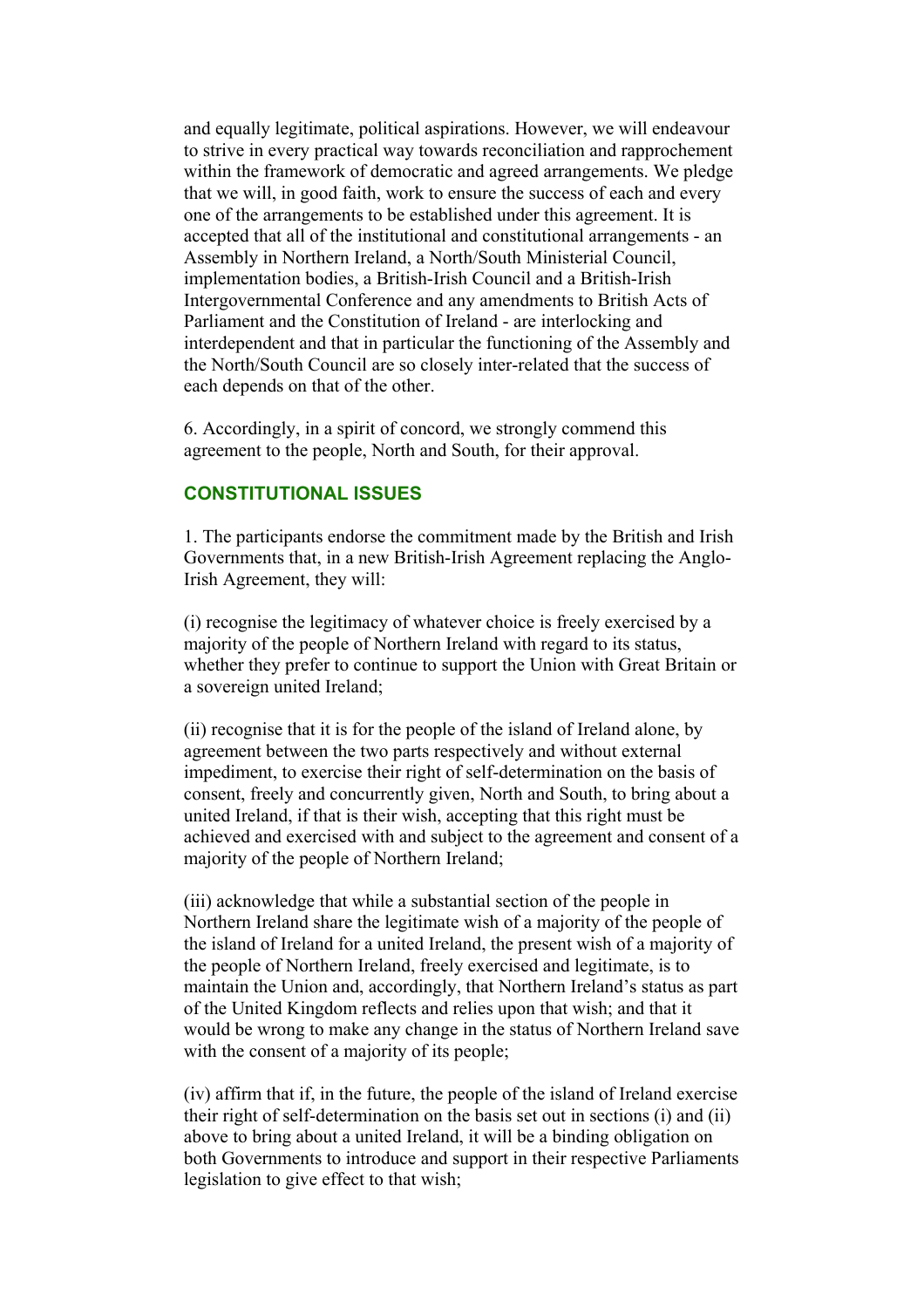(v) affirm that whatever choice is freely exercised by a majority of the people of Northern Ireland, the power of the sovereign government with jurisdiction there shall be exercised with rigorous impartiality on behalf of all the people in the diversity of their identities and traditions and shall be founded on the principles of full respect for, and equality of, civil, political, social and cultural rights, of freedom from discrimination for all citizens, and of parity of esteem and of just and equal treatment for the identity, ethos, and aspirations of both communities;

(vi) recognise the birthright of all the people of Northern Ireland to identify themselves and be accepted as Irish or British, or both, as they may so choose, and accordingly confirm that their right to hold both British and Irish citizenship is accepted by both Governments and would not be affected by any future change in the status of Northern Ireland.

2. The participants also note that the two Governments have accordingly undertaken in the context of this comprehensive political agreement, to propose and support changes in, respectively, the Constitution of Ireland and in British legislation relating to the constitutional status of Northern Ireland.

ANNEX A

## **DRAFT CLAUSES/SCHEDULES FOR INCORPORATION IN BRITISH LEGISLATION**

1. (1) It is hereby declared that Northern Ireland in its entirety remains part of the United Kingdom and shall not cease to be so without the consent of a majority of the people of Northern Ireland voting in a poll held for the purposes of this section in accordance with Schedule 1.

(2) But if the wish expressed by a majority in such a poll is that Northern Ireland should cease to be part of the United Kingdom and form part of a united Ireland, the Secretary of State shall lay before Parliament such proposals to give effect to that wish as may be agreed between Her Majesty's Government in the United Kingdom and the Government of Ireland.

2. The Government of Ireland Act 1920 is repealed; and this Act shall have effect notwithstanding any other previous enactment.

#### **SCHEDULE 1**

#### **POLLS FOR THE PURPOSE OF SECTION 1**

1. The Secretary of State may by order direct the holding of a poll for the purposes of section 1 on a date specified in the order.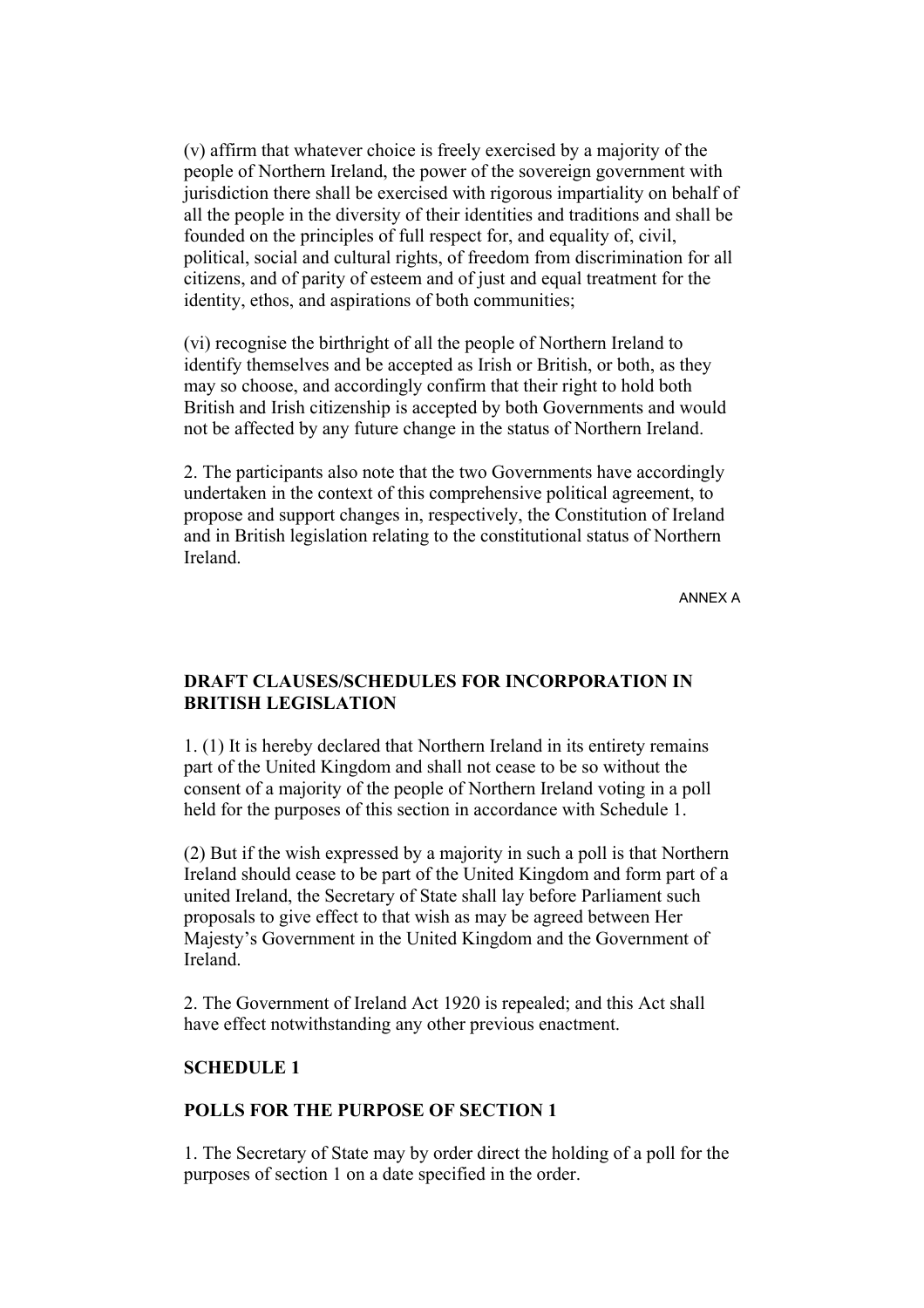2. Subject to paragraph 3, the Secretary of State shall exercise the power under paragraph 1 if at any time it **appears likely to him** that a majority of those voting would express a wish that Northern Ireland should cease to be part of the United Kingdom and form part of a united Ireland.

3. The Secretary of State shall not make an order under paragraph 1 earlier than seven years after the holding of a previous poll under this Schedule.

4. (Remaining paragraphs along the lines of paragraphs 2 and 3 of existing Schedule 1 to 1973 Act.)

#### ANNEX B

## IRISH GOVERNMENT DRAFT LEGISLATION TO AMEND THE **CONSTITUTION**

Add to Article 29 the following sections:

7.

1. The State may consent to be bound by the British-Irish Agreement done at Belfast on the day of 1998, hereinafter called the Agreement.

1. Any institution established by or under the Agreement may exercise the powers and functions thereby conferred on it in respect of all or any part of the island of Ireland notwithstanding any other provision of this Constitution conferring a like power or function on any person or any organ of State appointed under or created or established by or under this Constitution. Any power or function conferred on such an institution in relation to the settlement or resolution of disputes or controversies may be in addition to or in substitution for any like power or function conferred by this Constitution on any such person or organ of State as aforesaid.

1. If the Government declare that the State has become obliged, pursuant to the Agreement, to give effect to the amendment of this Constitution referred to therein, then, notwithstanding Article 46 hereof, this Constitution shall be amended as follows:

 i. the following Articles shall be substituted for Articles 2 and 3 of the Irish text:

"2. [Irish text to be inserted here]

3. [Irish text to be inserted here]"

ii. the following Articles shall be substituted for Articles 2 and 3 of the English text: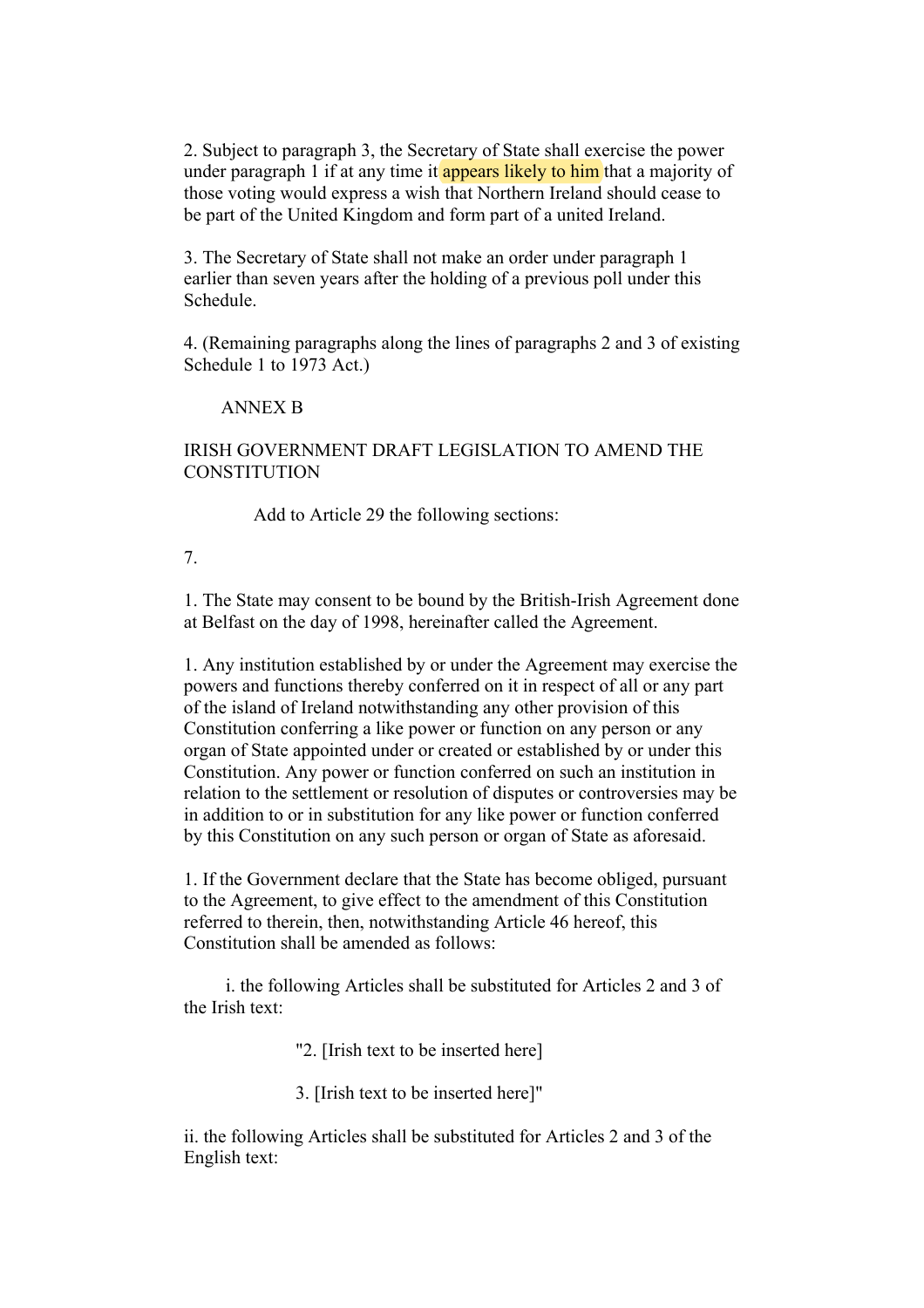#### "Article 2

It is the entitlement and birthright of every person born in the island of Ireland, which includes its islands and seas, to be part of the Irish nation. That is also the entitlement of all persons otherwise qualified in accordance with law to be citizens of Ireland. Furthermore, the Irish nation cherishes its special affinity with people of Irish ancestry living abroad who share its cultural identity and heritage.

#### Article 3

1. It is the firm will of the Irish nation, in harmony and friendship, to unite all the people who share the territory of the island of Ireland, in all the diversity of their identities and traditions, recognising that a united Ireland shall be brought about only by peaceful means with the consent of a majority of the people, democratically expressed, in both jurisdictions in the island. Until then, the laws enacted by the Parliament established by this Constitution shall have the like area and extent of application as the laws enacted by the Parliament that existed immediately before the coming into operation of this Constitution.

2. Institutions with executive powers and functions that are shared between those jurisdictions may be established by their respective responsible authorities for stated purposes and may exercise powers and functions in respect of all or any part of the island."

iii. the following section shall be added to the Irish text of this Article:

"8. [Irish text to be inserted here]"

and

iv. the following section shall be added to the English text of this Article:

"8. The State may exercise extra-territorial jurisdiction in accordance with the generally recognised principles of international law."

4. If a declaration under this section is made, this subsection and subsection 3, other than the amendment of this Constitution effected thereby, and subsection 5 of this section shall be omitted from every official text of this Constitution published thereafter, but notwithstanding such omission this section shall continue to have the force of law.

5. If such a declaration is not made within twelve months of this section being added to this Constitution or such longer period as may be provided for by law, this section shall cease to have effect and shall be omitted from every official text of this Constitution published thereafter.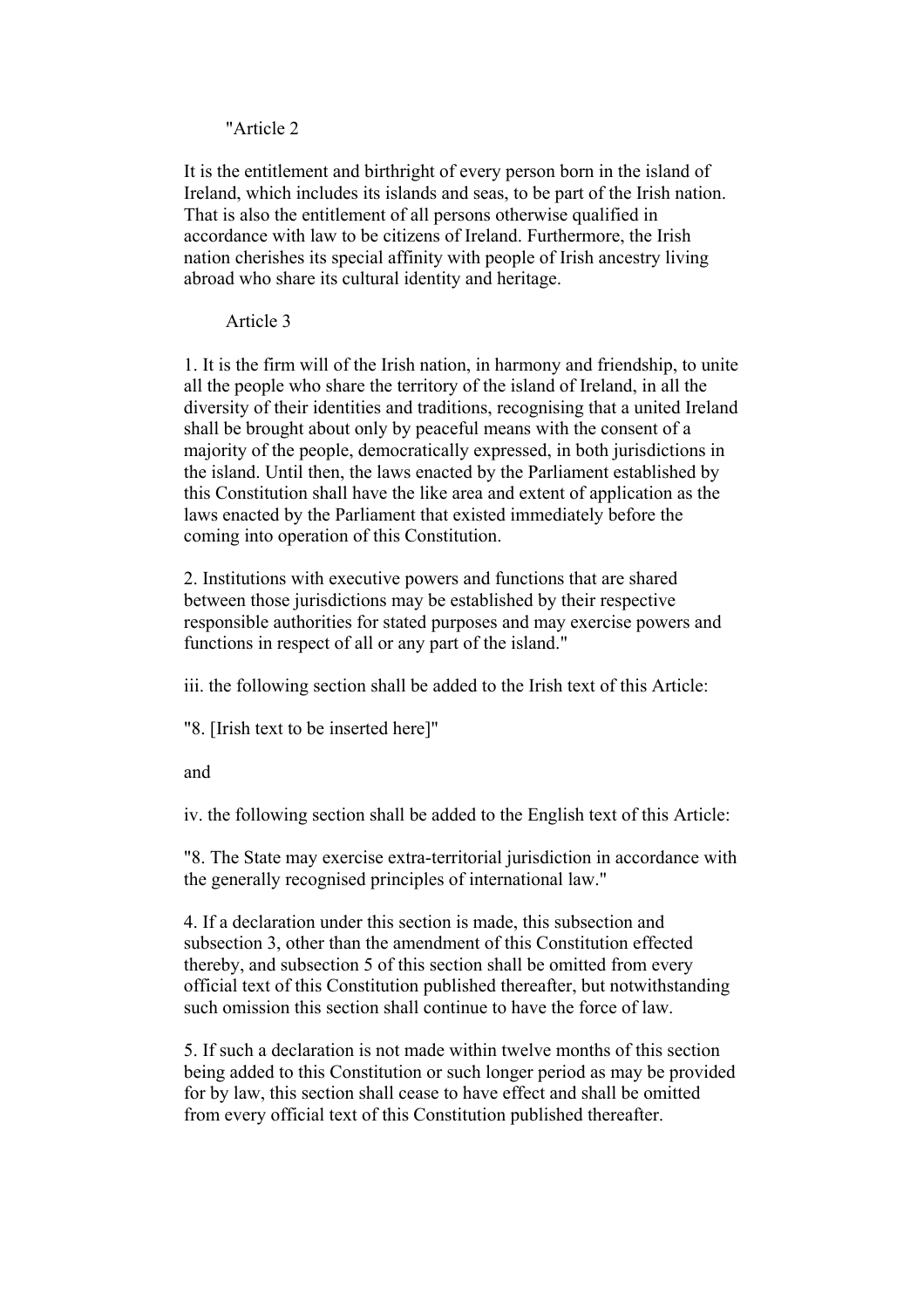# **STRAND ONE**

#### **DEMOCRATIC INSTITUTIONS IN NORTHERN IRELAND**

1. This agreement provides for a democratically elected Assembly in Northern Ireland which is inclusive in its membership, capable of exercising executive and legislative authority, and subject to safeguards to protect the rights and interests of all sides of the community.

#### **The Assembly**

2. A 108-member Assembly will be elected by PR(STV) from existing Westminster constituencies.

3. The Assembly will exercise full legislative and executive authority in respect of those matters currently within the responsibility of the six Northern Ireland Government Departments, with the possibility of taking on responsibility for other matters as detailed elsewhere in this agreement.

4. The Assembly - operating where appropriate on a cross-community basis - will be the prime source of authority in respect of all devolved responsibilities.

#### **Safeguards**

5. There will be safeguards to ensure that all sections of the community can participate and work together successfully in the operation of these institutions and that all sections of the community are protected, including:

(a) allocations of Committee Chairs, Ministers and Committee membership in proportion to party strengths;

(b) the European Convention on Human Rights (ECHR) and any Bill of Rights for Northern Ireland supplementing it, which neither the Assembly nor public bodies can infringe, together with a Human Rights Commission;

(c) arrangements to provide that key decisions and legislation are proofed to ensure that they do not infringe the ECHR and any Bill of Rights for Northern Ireland;

(d) arrangements to ensure key decisions are taken on a cross-community basis;

(i) either parallel consent, i.e. a majority of those members present and voting, including a majority of the unionist and nationalist designations present and voting;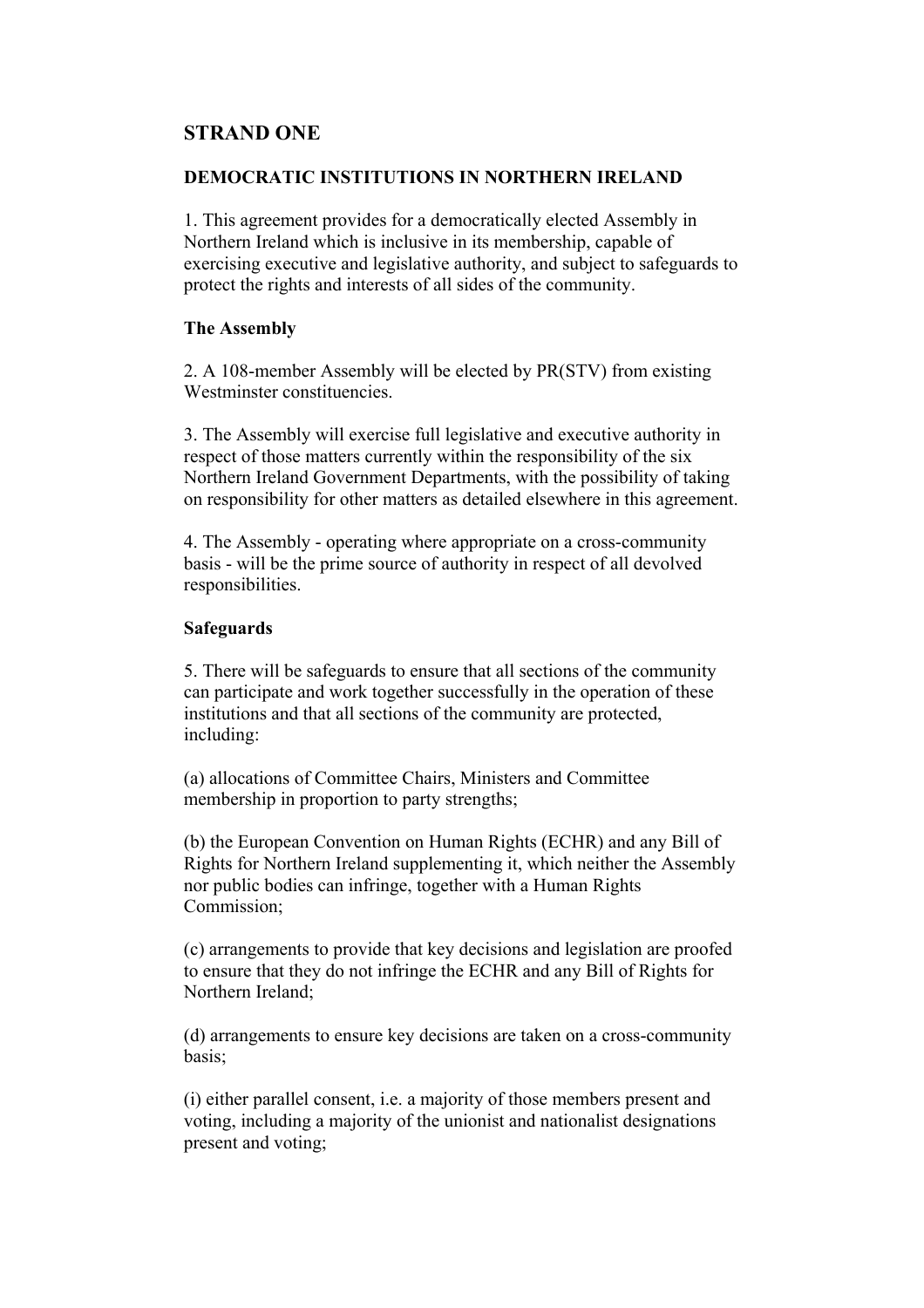(ii) or a weighted majority (60%) of members present and voting, including at least 40% of each of the nationalist and unionist designations present and voting.

Key decisions requiring cross-community support will be designated in advance, including election of the Chair of the Assembly, the First Minister and Deputy First Minister, standing orders and budget allocations. In other cases such decisions could be triggered by a petition of concern brought by a significant minority of Assembly members (30/108).

(e) an Equality Commission to monitor a statutory obligation to promote equality of opportunity in specified areas and parity of esteem between the two main communities, and to investigate individual complaints against public bodies.

## **Operation of the Assembly**

6. At their first meeting, members of the Assembly will register a designation of identity - nationalist, unionist or other - for the purposes of measuring cross-community support in Assembly votes under the relevant provisions above.

7. The Chair and Deputy Chair of the Assembly will be elected on a crosscommunity basis, as set out in paragraph 5(d) above.

8. There will be a Committee for each of the main executive functions of the Northern Ireland Administration. The Chairs and Deputy Chairs of the Assembly Committees will be allocated proportionally, using the d'Hondt system. Membership of the Committees will be in broad proportion to party strengths in the Assembly to ensure that the opportunity of Committee places is available to all members.

9. The Committees will have a scrutiny, policy development and consultation role with respect to the Department with which each is associated, and will have a role in initiation of legislation. They will have the power to:

• consider and advise on Departmental budgets and Annual Plans in the context of the overall budget allocation;

• approve relevant secondary legislation and take the Committee stage of relevant primary legislation;

- call for persons and papers;
- initiate enquiries and make reports;
- consider and advise on matters brought to the Committee by its Minister.

10. Standing Committees other than Departmental Committees may be established as may be required from time to time.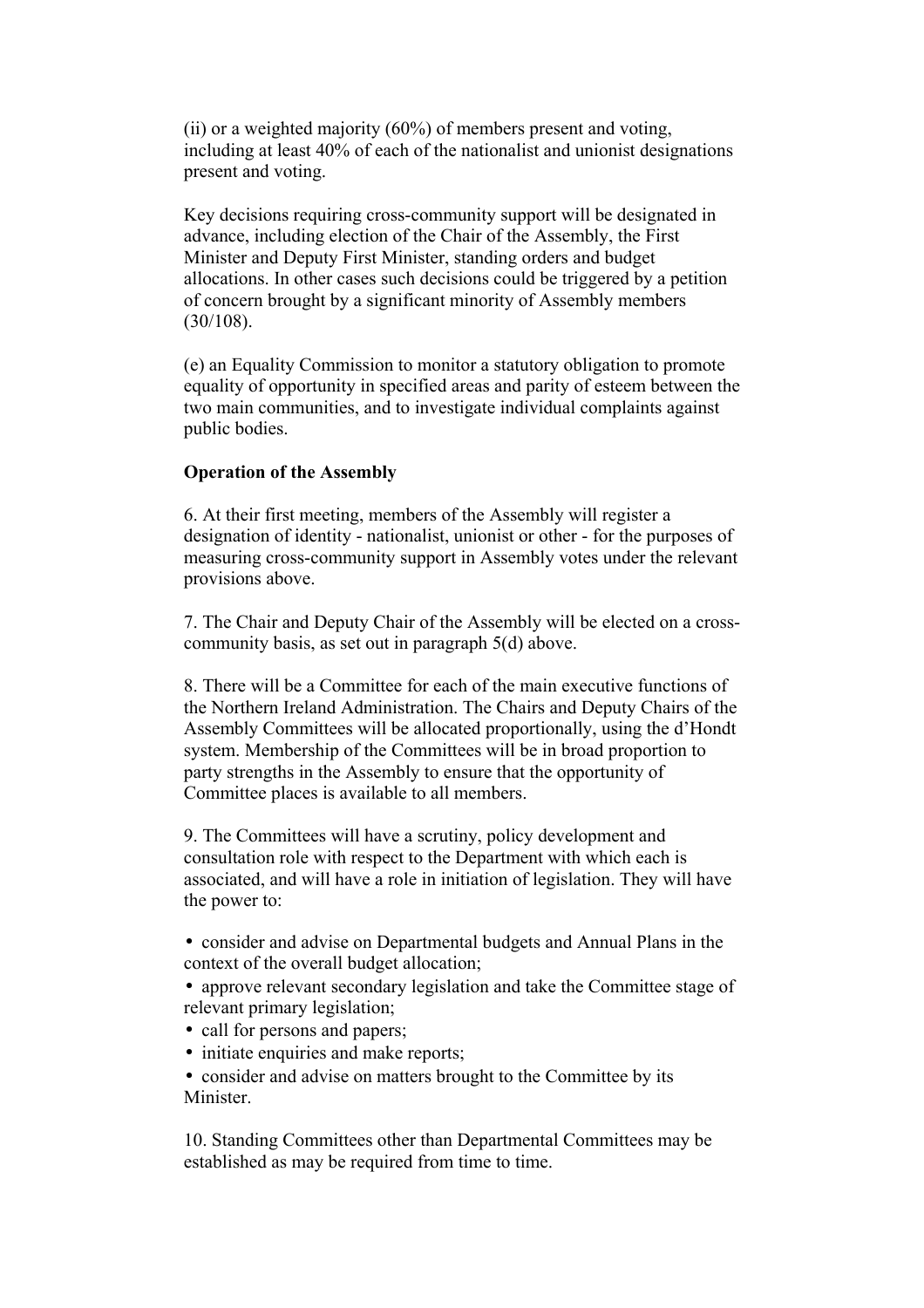11. The Assembly may appoint a special Committee to examine and report on whether a measure or proposal for legislation is in conformity with equality requirements, including the ECHR/Bill of Rights. The Committee shall have the power to call people and papers to assist in its consideration of the matter. The Assembly shall then consider the report of the Committee and can determine the matter in accordance with the cross-community consent procedure.

12. The above special procedure shall be followed when requested by the Executive Committee, or by the relevant Departmental Committee, voting on a cross-community basis.

13. When there is a petition of concern as in 5(d) above, the Assembly shall vote to determine whether the measure may proceed without reference to this special procedure. If this fails to achieve support on a cross-community basis, as in  $5(d)(i)$  above, the special procedure shall be followed.

## **Executive Authority**

14. Executive authority to be discharged on behalf of the Assembly by a First Minister

 and Deputy First Minister and up to ten Ministers with Departmental responsibilities.

15. The First Minister and Deputy First Minister shall be jointly elected into office by the Assembly voting on a cross-community basis, according to  $5(d)(i)$  above.

16. Following the election of the First Minister and Deputy First Minister, the posts of Ministers will be allocated to parties on the basis of the d'Hondt system by reference to the number of seats each party has in the Assembly.

17. The Ministers will constitute an Executive Committee, which will be convened, and presided over, by the First Minister and Deputy First Minister.

18. The duties of the First Minister and Deputy First Minister will include, inter alia, dealing with and co-ordinating the work of the Executive Committee and the response of the Northern Ireland administration to external relationships.

19. The Executive Committee will provide a forum for the discussion of, and agreement on, issues which cut across the responsibilities of two or more Ministers, for prioritising executive and legislative proposals and for recommending a common position where necessary (e.g. in dealing with external relationships).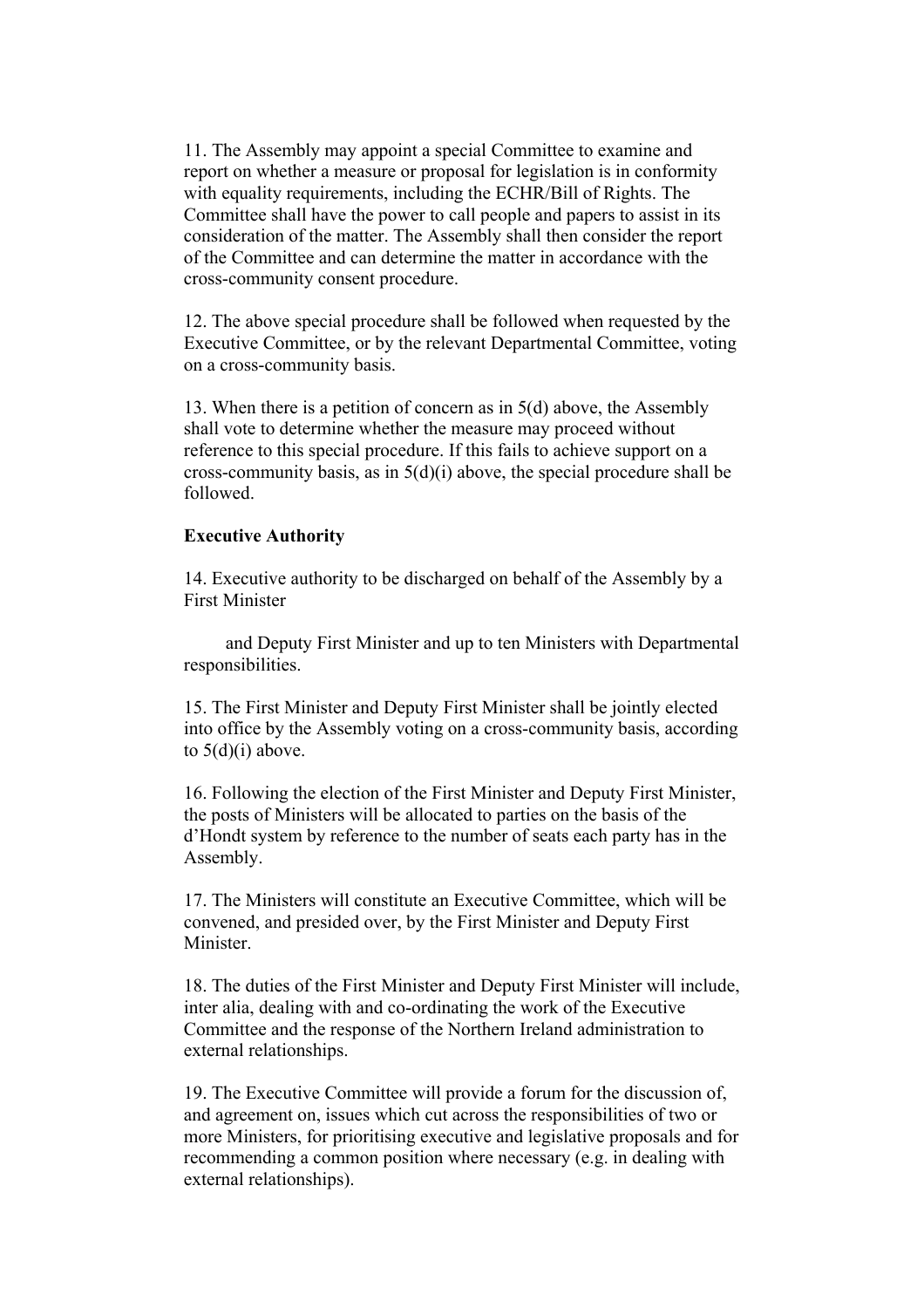20. The Executive Committee will seek to agree each year, and review as necessary, a programme incorporating an agreed budget linked to policies and programmes, subject to approval by the Assembly, after scrutiny in Assembly Committees, on a cross-community basis.

21. A party may decline the opportunity to nominate a person to serve as a Minister or may subsequently change its nominee.

22. All the Northern Ireland Departments will be headed by a Minister. All Ministers will liaise regularly with their respective Committee.

23. As a condition of appointment, Ministers, including the First Minister and Deputy First Minister, will affirm the terms of a Pledge of Office (Annex A) undertaking to discharge effectively and in good faith all the responsibilities attaching to their office.

24. Ministers will have full executive authority in their respective areas of responsibility, within any broad programme agreed by the Executive Committee and endorsed by the Assembly as a whole.

25. An individual may be removed from office following a decision of the Assembly taken on a cross-community basis, if (s)he loses the confidence of the Assembly, voting on a cross-community basis, for failure to meet his or her responsibilities including, inter alia, those set out in the Pledge of Office. Those who hold office should use only democratic, non-violent means, and those who do not should be excluded or removed from office under these provisions.

#### **Legislation**

26. The Assembly will have authority to pass primary legislation for Northern Ireland in devolved areas, subject to:

(a) the ECHR and any Bill of Rights for Northern Ireland supplementing it which, if the courts found to be breached, would render the relevant legislation null and void;

(b) decisions by simple majority of members voting, except when decision on a cross-community basis is required;

(c) detailed scrutiny and approval in the relevant Departmental Committee;

(d) mechanisms, based on arrangements proposed for the Scottish Parliament, to ensure suitable co-ordination, and avoid disputes, between the Assembly and the Westminster Parliament;

(e) option of the Assembly seeking to include Northern Ireland provisions in United Kingdom-wide legislation in the Westminster Parliament,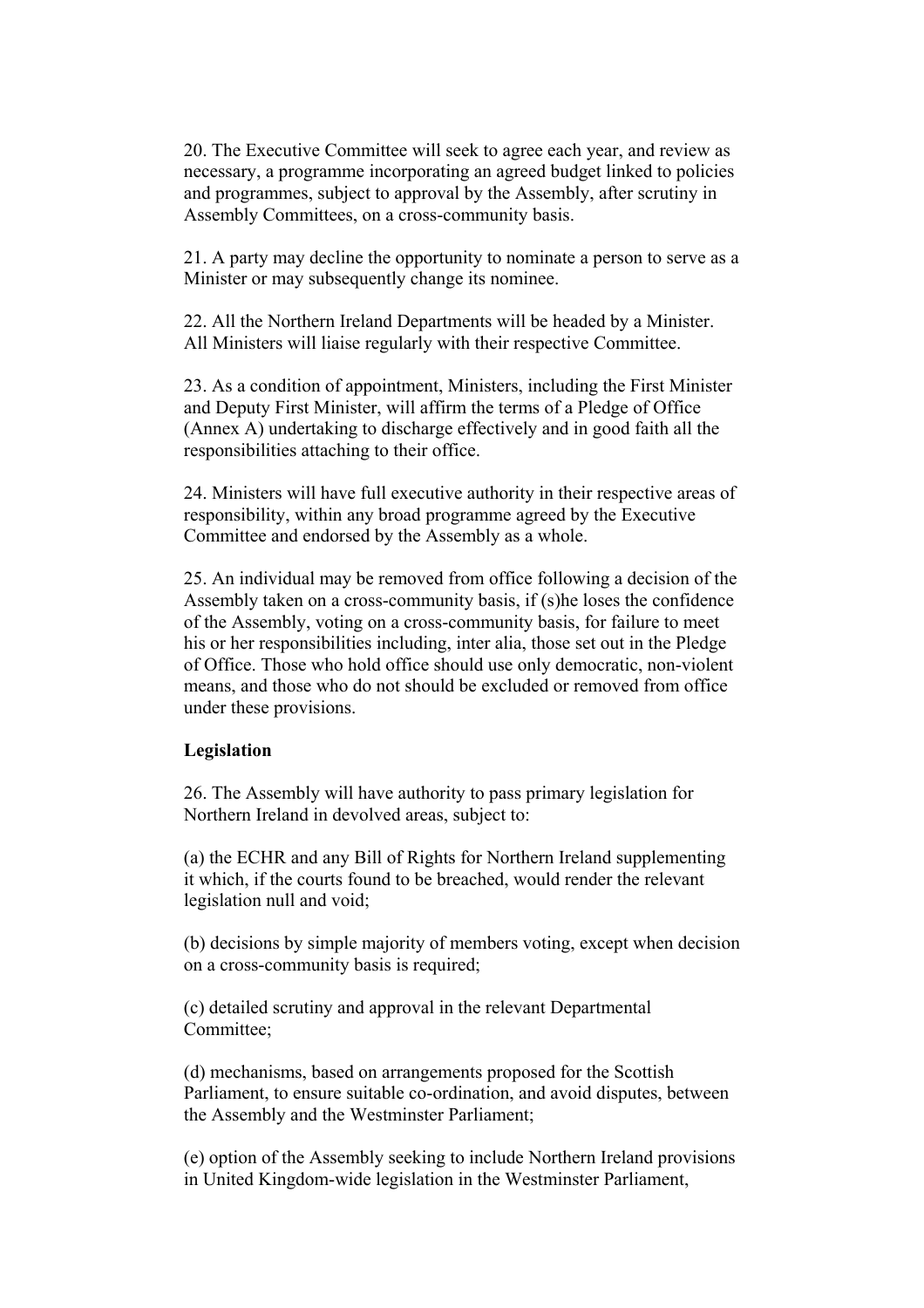especially on devolved issues where parity is normally maintained (e.g. social security, company law).

27. The Assembly will have authority to legislate in reserved areas with the approval of the Secretary of State and subject to Parliamentary control.

28. Disputes over legislative competence will be decided by the Courts.

29. Legislation could be initiated by an individual, a Committee or a Minister.

#### **Relations with other institutions**

30. Arrangements to represent the Assembly as a whole, at Summit level and in dealings with other institutions, will be in accordance with paragraph 18, and will be such as to ensure cross-community involvement.

31. Terms will be agreed between appropriate Assembly representatives and the Government of the United Kingdom to ensure effective coordination and input by Ministers to national policy-making, including on EU issues.

32. Role of Secretary of State:

 (a) to remain responsible for NIO matters not devolved to the Assembly, subject to regular consultation with the Assembly and Ministers:

 (b) to approve and lay before the Westminster Parliament any Assembly legislation on reserved matters;

 (c) to represent Northern Ireland interests in the United Kingdom Cabinet;

(d) to have the right to attend the Assembly at their invitation.

33. The Westminster Parliament (whose power to make legislation for Northern Ireland would remain unaffected) will:

(a) legislate for non-devolved issues, other than where the Assembly legislates with the approval of the Secretary of State and subject to the control of Parliament;

(b) to legislate as necessary to ensure the United Kingdom's international obligations are met in respect of Northern Ireland;

(c) scrutinise, including through the Northern Ireland Grand and Select Committees, the responsibilities of the Secretary of State.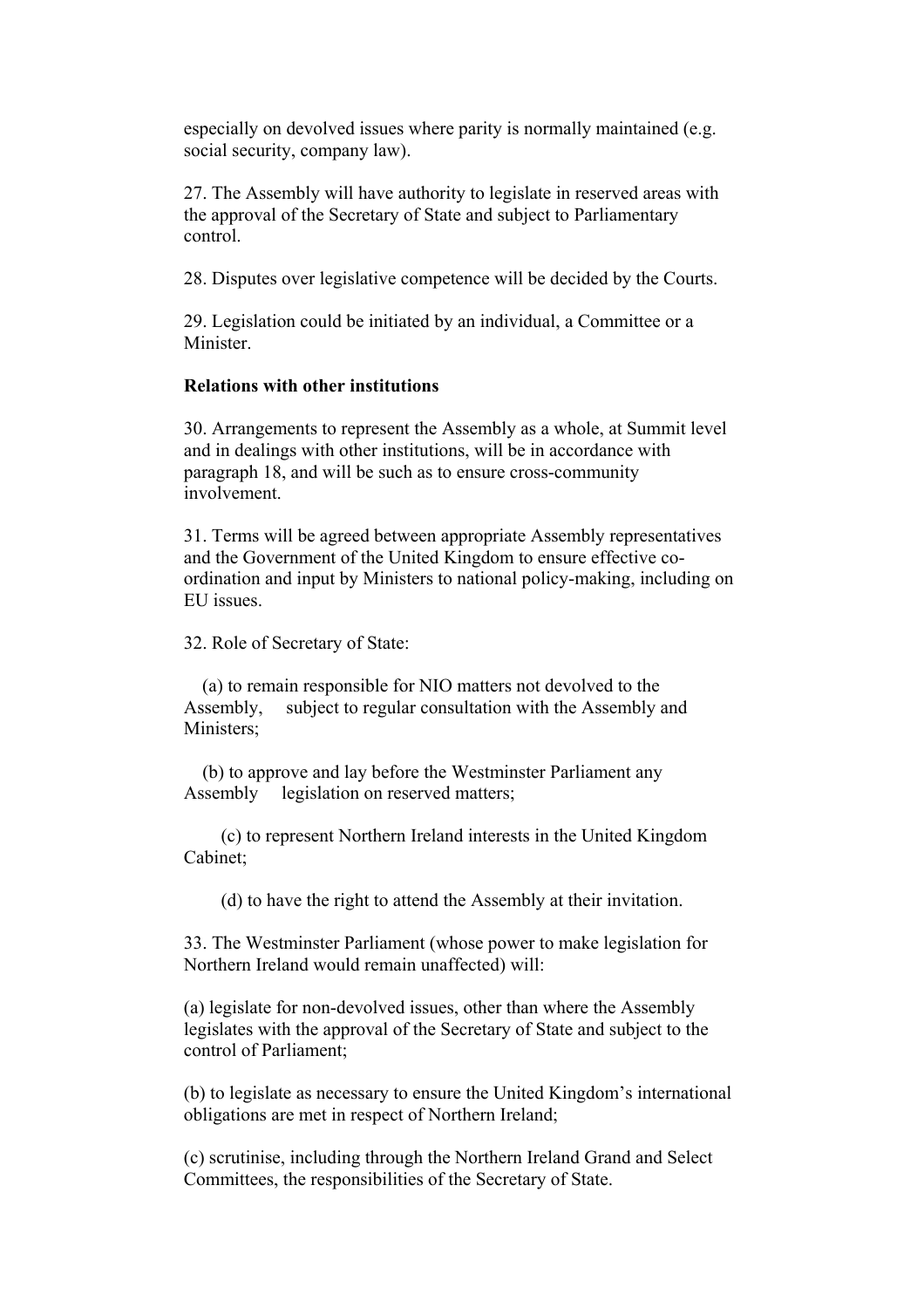34. A consultative Civic Forum will be established. It will comprise representatives of the business, trade union and voluntary sectors, and such other sectors as agreed by the First Minister and the Deputy First Minister. It will act as a consultative mechanism on social, economic and cultural issues. The First Minister and the Deputy First Minister will by agreement provide administrative support for the Civic Forum and establish guidelines for the selection of representatives to the Civic Forum.

#### **Transitional Arrangements**

35. The Assembly will meet first for the purpose of organisation, without legislative or executive powers, to resolve its standing orders and working practices and make preparations for the effective functioning of the Assembly, the British-Irish Council and the North/South Ministerial Council and associated implementation bodies. In this transitional period, those members of the Assembly serving as shadow Ministers shall affirm their commitment to non-violence and exclusively peaceful and democratic means and their opposition to any use or threat of force by others for any political purpose; to work in good faith to bring the new arrangements into being; and to observe the spirit of the Pledge of Office applying to appointed Ministers.

#### **Review**

36. After a specified period there will be a review of these arrangements, including the details of electoral arrangements and of the Assembly's procedures, with a view to agreeing any adjustments necessary in the interests of efficiency and fairness.

Annex A

## **Pledge of Office**

To pledge:

(a) to discharge in good faith all the duties of office;

 (b) commitment to non-violence and exclusively peaceful and democratic means;

(c) to serve all the people of Northern Ireland equally, and to act in accordance with the general obligations on government to promote equality and prevent discrimination;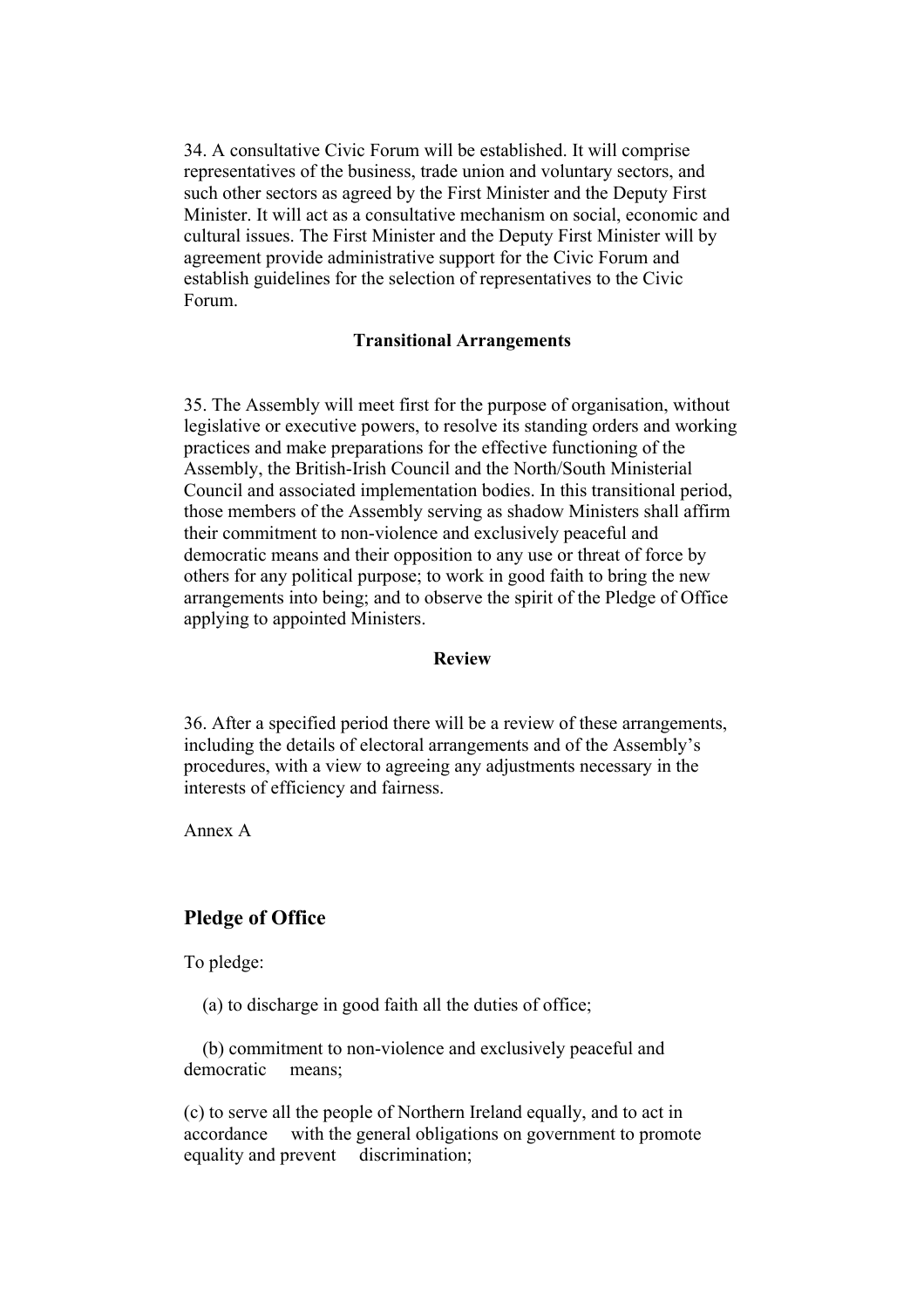(d) to participate with colleagues in the preparation of a programme for government;

(e) to operate within the framework of that programme when agreed within the Executive Committee and endorsed by the Assembly:

(f) to support, and to act in accordance with, all decisions of the Executive Committee and Assembly;

(g) to comply with the Ministerial Code of Conduct.

# **CODE OF CONDUCT**

Ministers must at all times:

• observe the highest standards of propriety and regularity involving impartiality, integrity and objectivity in relationship to the stewardship of public funds;

• be accountable to users of services, the community and, through the Assembly, for the activities within their responsibilities, their stewardship of public funds and the extent to which key performance targets and objectives have been met;

• ensure all reasonable requests for information from the Assembly, users of services and individual citizens are complied with; and that Departments and their staff conduct their dealings with the public in an open and responsible way;

• follow the seven principles of public life set out by the Committee on Standards in Public Life;

- comply with this code and with rules relating to the use of public funds;
- operate in a way conducive to promoting good community relations and equality of treatment;

• not use information gained in the course of their service for personal gain; nor seek to use the opportunity of public service to promote their private interests;

• ensure they comply with any rules on the acceptance of gifts and hospitality that might be offered;

• declare any personal or business interests which may conflict with their responsibilities. The Assembly will retain a Register of Interests. Individuals must ensure that any direct or indirect pecuniary interests which members of the public might reasonably think could influence their judgement are listed in the Register of Interests;

## **STRAND TWO**

## **NORTH/SOUTH MINISTERIAL COUNCIL**

1. Under a new British/Irish Agreement dealing with the totality of relationships, and related legislation at Westminster and in the Oireachtas, a North/South Ministerial Council to be established to bring together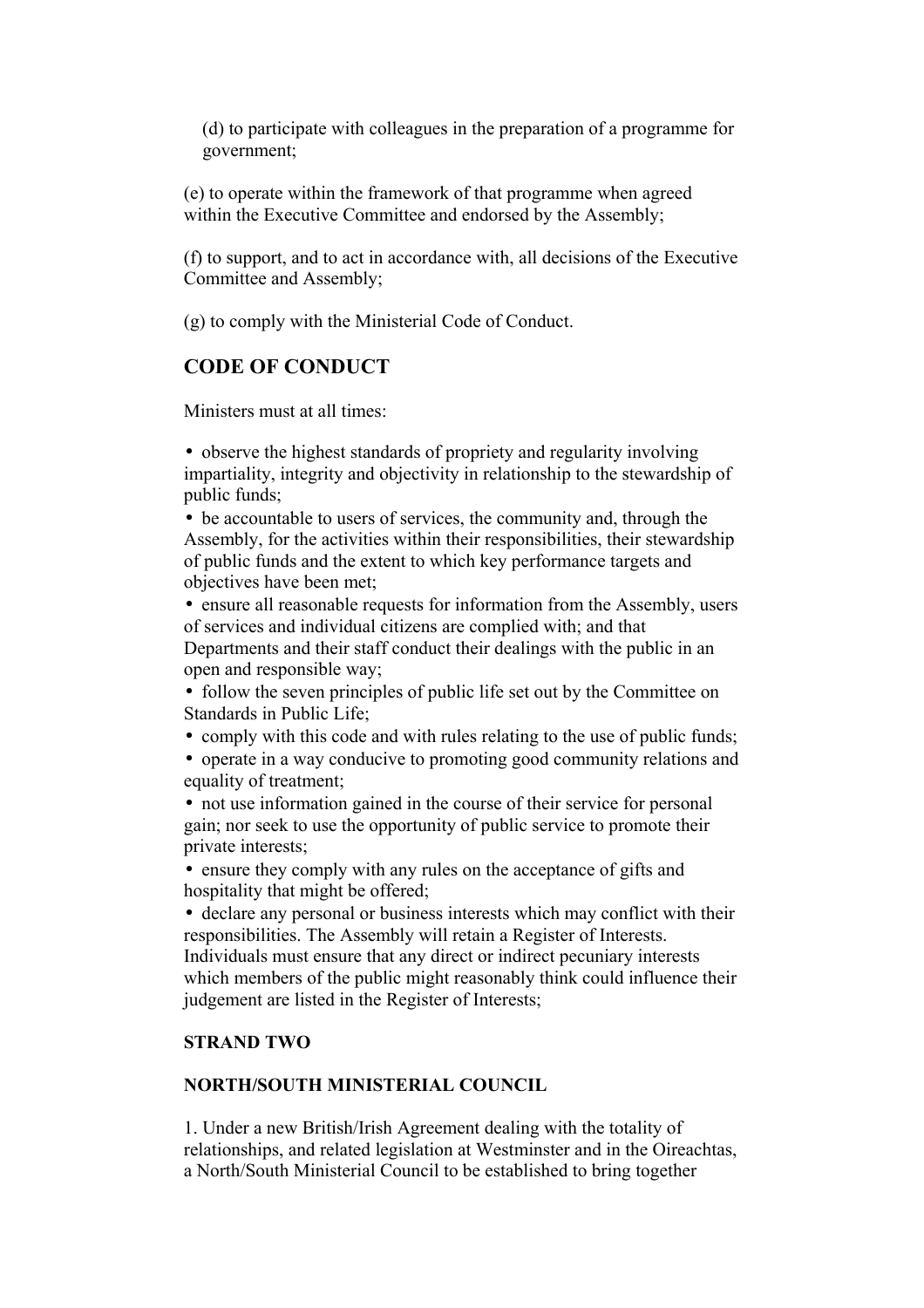those with executive responsibilities in Northern Ireland and the Irish Government, to develop consultation, co-operation and action within the island of Ireland - including through implementation on an all-island and cross-border basis - on matters of mutual interest within the competence of the Administrations, North and South.

2. All Council decisions to be by agreement between the two sides. Northern Ireland to be represented by the First Minister, Deputy First Minister and any relevant Ministers, the Irish Government by the Taoiseach and relevant Ministers, all operating in accordance with the rules for democratic authority and accountability in force in the Northern Ireland Assembly and the Oireachtas respectively. Participation in the Council to be one of the essential responsibilities attaching to relevant posts in the two Administrations. If a holder of a relevant post will not participate normally in the Council, the Taoiseach in the case of the Irish Government and the First and Deputy First Minister in the case of the Northern Ireland Administration to be able to make alternative arrangements.

3. The Council to meet in different formats:

 (i) in plenary format twice a year, with Northern Ireland representation led by the First Minister and Deputy First Minister and the Irish Government led by the Taoiseach;

 (ii) in specific sectoral formats on a regular and frequent basis with each side represented by the appropriate Minister;

 (iii) in an appropriate format to consider institutional or cross-sectoral matters (including in relation to the EU) and to resolve disagreement.

4. Agendas for all meetings to be settled by prior agreement between the two sides, but it will be open to either to propose any matter for consideration or action.

5. The Council:

 (i) to exchange information, discuss and consult with a view to cooperating on matters of mutual interest within the competence of both Administrations, North and South;

 (ii) to use best endeavours to reach agreement on the adoption of common policies, in areas where there is a mutual cross-border and allisland benefit, and which are within the competence of both Administrations, North and South, making determined efforts to overcome any disagreements;

 (iii) to take decisions by agreement on policies for implementation separately in each jurisdiction, in relevant meaningful areas within the competence of both Administrations, North and South;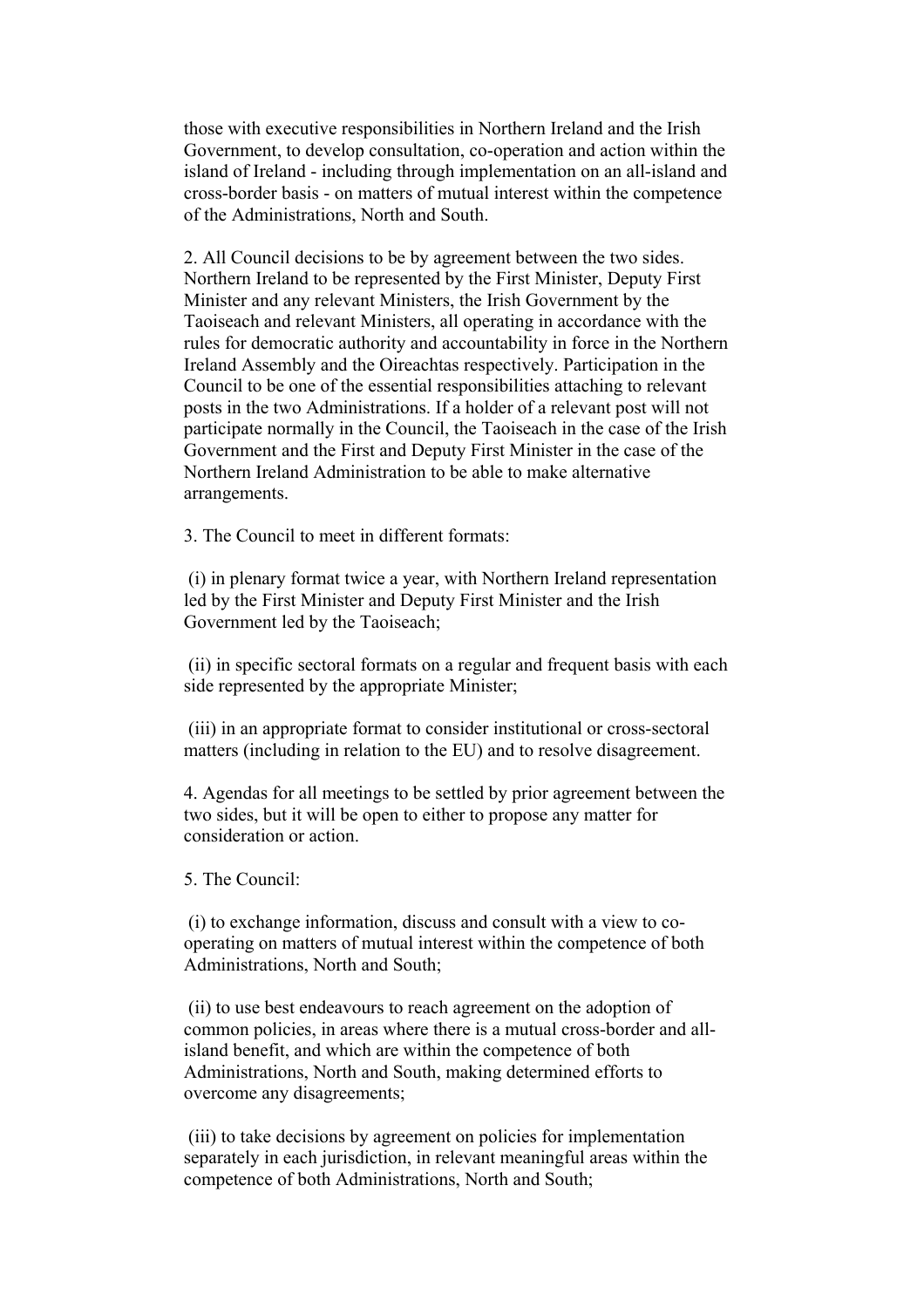(iv) to take decisions by agreement on policies and action at an all-island and cross-border level to be implemented by the bodies to be established as set out in paragraphs 8 and 9 below.

6. Each side to be in a position to take decisions in the Council within the defined authority of those attending, through the arrangements in place for co-ordination of executive functions within each jurisdiction. Each side to remain accountable to the Assembly and Oireachtas respectively, whose approval, through the arrangements in place on either side, would be required for decisions beyond the defined authority of those attending.

7. As soon as practically possible after elections to the Northern Ireland Assembly, inaugural meetings will take place of the Assembly, the British/Irish Council and the North/South Ministerial Council in their transitional forms. All three institutions will meet regularly and frequently on this basis during the period between the elections to the Assembly, and the transfer of powers to the Assembly, in order to establish their modus operandi.

8. During the transitional period between the elections to the Northern Ireland Assembly and the transfer of power to it, representatives of the Northern Ireland transitional Administration and the Irish Government operating in the North/South Ministerial Council will undertake a work programme, in consultation with the British Government, covering at least 12 subject areas, with a view to identifying and agreeing by 31 October 1998 areas where co-operation and implementation for mutual benefit will take place. Such areas may include matters in the list set out in the Annex.

9. As part of the work programme, the Council will identify and agree at least 6 matters for co-operation and implementation in each of the following categories:

 (I) Matters where existing bodies will be the appropriate mechanisms for co-operation in each separate jurisdiction;

 (ii) Matters where the co-operation will take place through agreed implementation bodies on a cross-border or all-island level.

10. The two Governments will make necessary legislative and other enabling preparations to ensure, as an absolute commitment, that these bodies, which have been agreed as a result of the work programme, function at the time of the inception of the British-Irish Agreement and the transfer of powers, with legislative authority for these bodies transferred to the Assembly as soon as possible thereafter. Other arrangements for the agreed co-operation will also commence contemporaneously with the transfer of powers to the Assembly.

11. The implementation bodies will have a clear operational remit. They will implement on an all-island and cross-border basis policies agreed in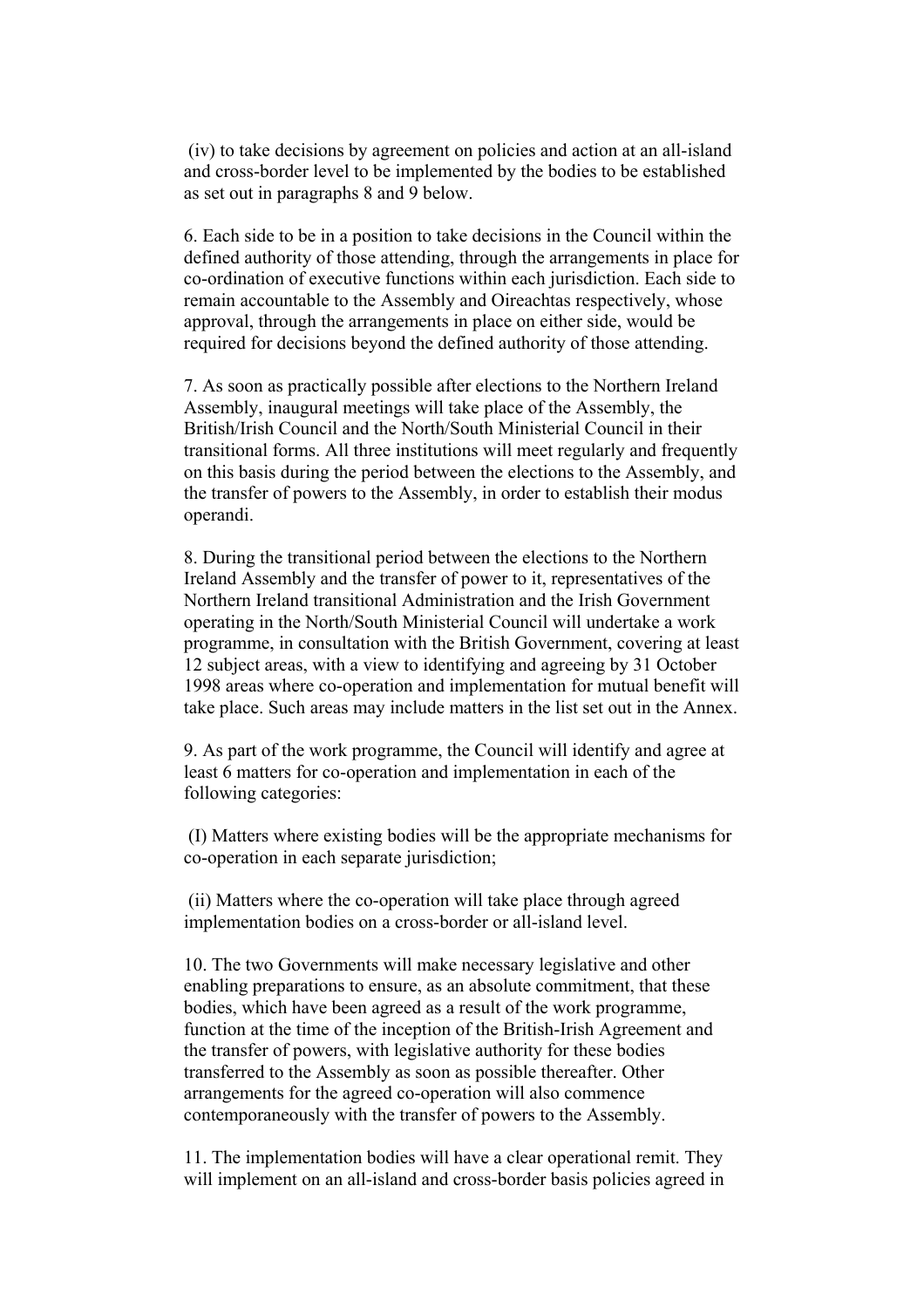the Council.

12. Any further development of these arrangements to be by agreement in the Council and with the specific endorsement of the Northern Ireland Assembly and Oireachtas, subject to the extent of the competences and responsibility of the two Administrations.

13. It is understood that the North/South Ministerial Council and the Northern Ireland Assembly are mutually inter-dependent, and that one cannot successfully function without the other.

14. Disagreements within the Council to be addressed in the format described at paragraph 3(iii) above or in the plenary format. By agreement between the two sides, experts could be appointed to consider a particular matter and report.

15. Funding to be provided by the two Administrations on the basis that the Council and the implementation bodies constitute a necessary public function.

16. The Council to be supported by a standing joint Secretariat, staffed by members of the Northern Ireland Civil Service and the Irish Civil Service.

17. The Council to consider the European Union dimension of relevant matters, including the implementation of EU policies and programmes and proposals under consideration in the EU framework. Arrangements to be made to ensure that the views of the Council are taken into account and represented appropriately at relevant EU meetings.

18. The Northern Ireland Assembly and the Oireachtas to consider developing a joint parliamentary forum, bringing together equal numbers from both institutions for discussion of matters of mutual interest and concern.

19. Consideration to be given to the establishment of an independent consultative forum appointed by the two Administrations, representative of civil society, comprising the social partners and other members with expertise in social, cultural, economic and other issues.

#### ANNEX

Areas for North-South co-operation and implementation may include the following:

- 1. Agriculture animal and plant health.
- 2. Education teacher qualifications and exchanges.
- 3. Transport strategic transport planning.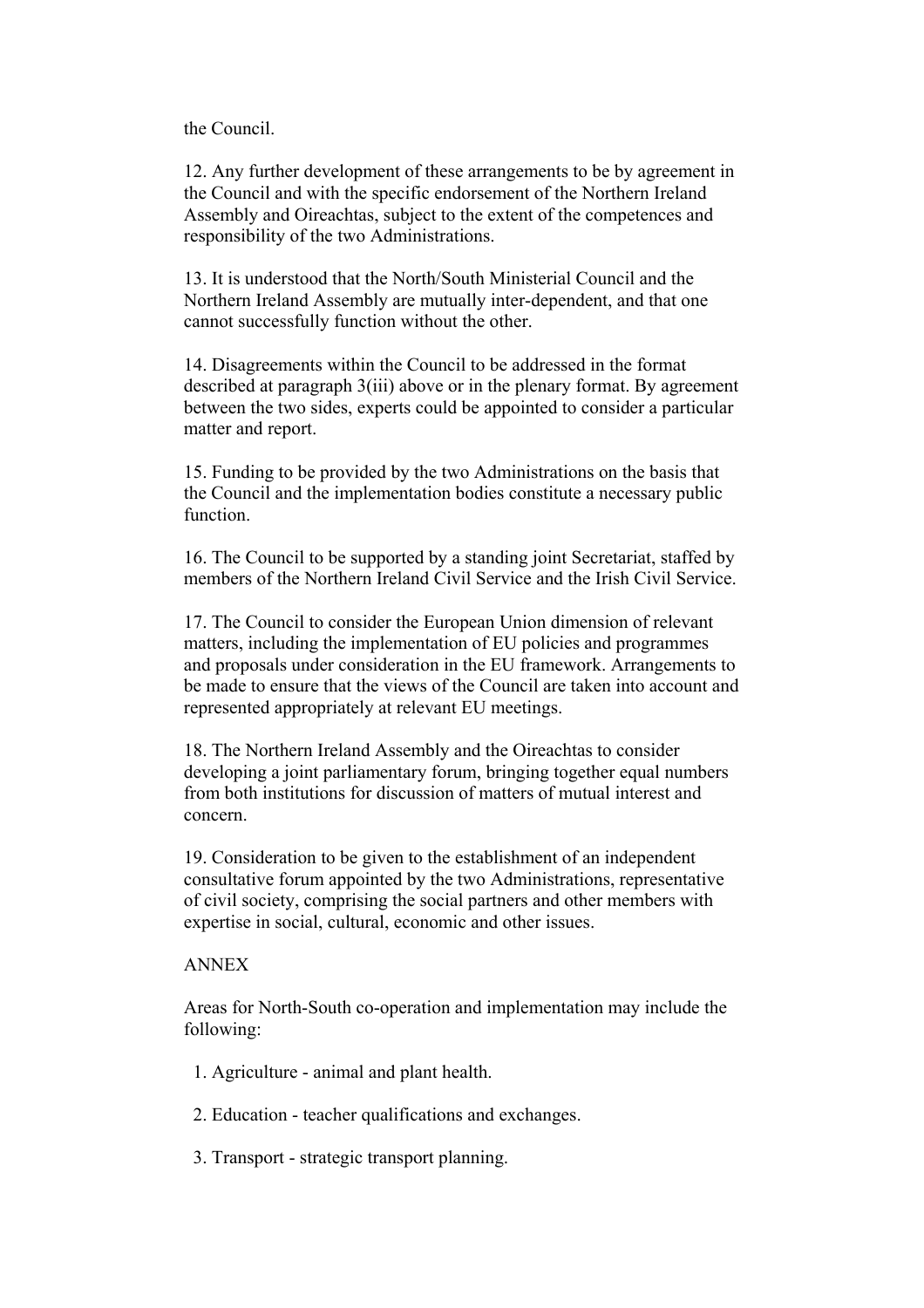4. Environment - environmental protection, pollution, water quality, and waste management.

5. Waterways - inland waterways.

 6. Social Security/Social Welfare - entitlements of cross-border workers and fraud control.

7. Tourism - promotion, marketing, research, and product development.

 8. Relevant EU Programmes such as SPPR, INTERREG, Leader II and their successors.

9. Inland Fisheries.

10. Aquaculture and marine matters

 11. Health: accident and emergency services and other related crossborder issues.

12. Urban and rural development.

Others to be considered by the shadow North/ South Council.

## **STRAND THREE**

## **BRITISH-IRISH COUNCIL**

1. A British-Irish Council (BIC) will be established under a new British-Irish Agreement to promote the harmonious and mutually beneficial development of the totality of relationships among the peoples of these islands.

2. Membership of the BIC will comprise representatives of the British and Irish Governments, devolved institutions in Northern Ireland, Scotland and Wales, when established, and, if appropriate, elsewhere in the United Kingdom, together with representatives of the Isle of Man and the Channel Islands.

3. The BIC will meet in different formats: at summit level, twice per year; in specific sectoral formats on a regular basis, with each side represented by the appropriate Minister; in an appropriate format to consider crosssectoral matters.

4. Representatives of members will operate in accordance with whatever procedures for democratic authority and accountability are in force in their respective elected institutions.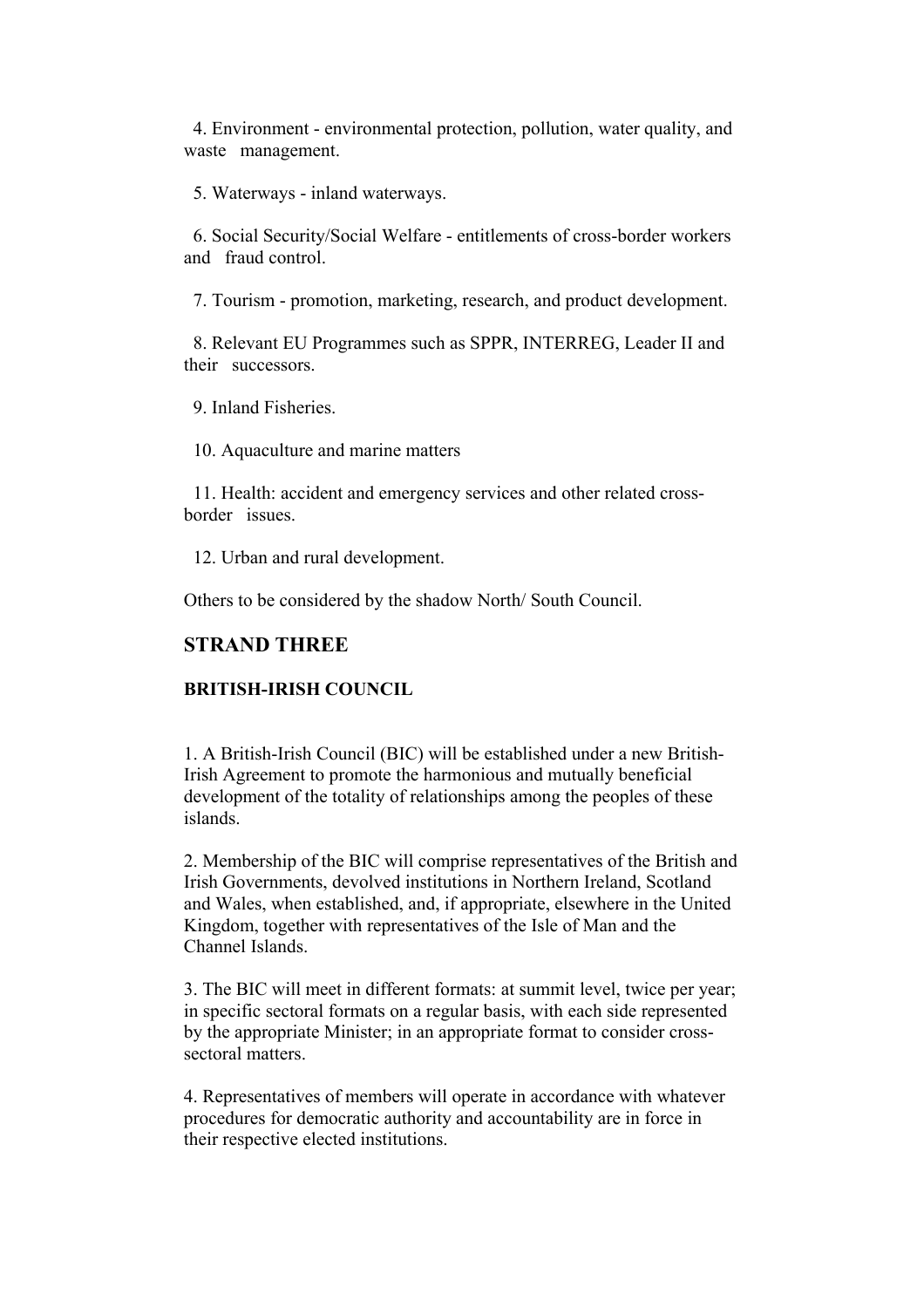5. The BIC will exchange information, discuss, consult and use best endeavours to reach agreement on co-operation on matters of mutual interest within the competence of the relevant Administrations. Suitable issues for early discussion in the BIC could include transport links, agricultural issues, environmental issues, cultural issues, health issues, education issues and approaches to EU issues. Suitable arrangements to be made for practical co-operation on agreed policies.

6. It will be open to the BIC to agree common policies or common actions. Individual members may opt not to participate in such common policies and common action.

7. The BIC normally will operate by consensus. In relation to decisions on common policies or common actions, including their means of implementation, it will operate by agreement of all members participating in such policies or actions.

8. The members of the BIC, on a basis to be agreed between them, will provide such financial support as it may require.

9. A secretariat for the BIC will be provided by the British and Irish Governments in co-ordination with officials of each of the other members.

10. In addition to the structures provided for under this agreement, it will be open to two or more members to develop bilateral or multilateral arrangements between them. Such arrangements could include, subject to the agreement of the members concerned, mechanisms to enable consultation, co-operation and joint decision-making on matters of mutual interest; and mechanisms to implement any joint decisions they may reach. These arrangements will not require the prior approval of the BIC as a whole and will operate independently of it.

11. The elected institutions of the members will be encouraged to develop interparliamentary links, perhaps building on the British-Irish Interparliamentary Body.

12. The full membership of the BIC will keep under review the workings of the Council, including a formal published review at an appropriate time after the Agreement comes into effect, and will contribute as appropriate to any review of the overall political agreement arising from the multiparty negotiations.

## **BRITISH-IRISH INTERGOVERNMENTAL CONFERENCE**

1. There will be a new British-Irish Agreement dealing with the totality of relationships. It will establish a standing British-Irish Intergovernmental Conference, which will subsume both the Anglo-Irish Intergovernmental Council and the Intergovernmental Conference established under the 1985 Agreement.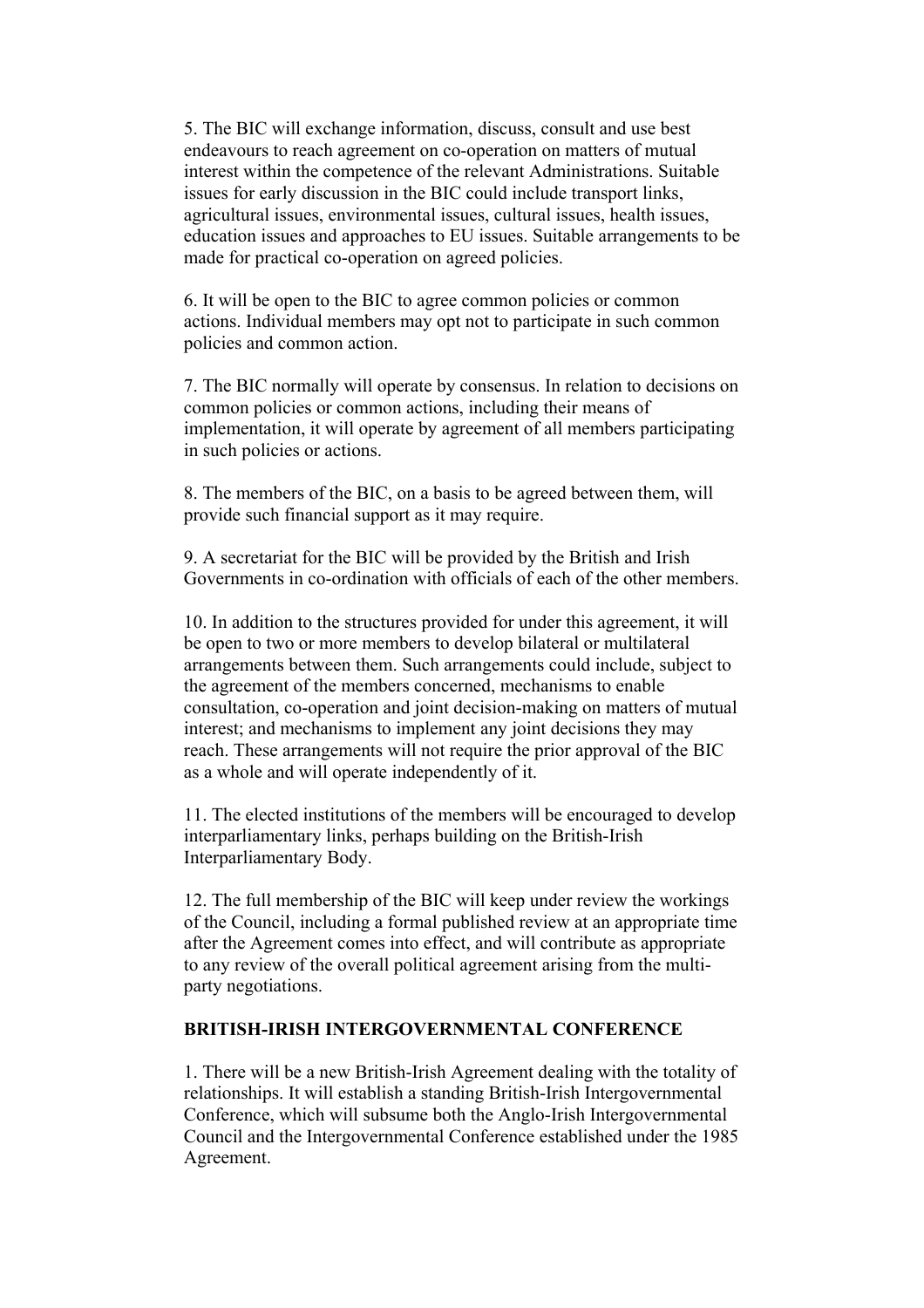2. The Conference will bring together the British and Irish Governments to promote bilateral co-operation at all levels on all matters of mutual interest within the competence of both Governments.

3. The Conference will meet as required at Summit level (Prime Minister and Taoiseach). Otherwise, Governments will be represented by appropriate Ministers. Advisers, including police and security advisers, will attend as appropriate.

4. All decisions will be by agreement between both Governments. The Governments will make determined efforts to resolve disagreements between them. There will be no derogation from the sovereignty of either Government.

5. In recognition of the Irish Government's special interest in Northern Ireland and of the extent to which issues of mutual concern arise in relation to Northern Ireland, there will be regular and frequent meetings of the Conference concerned with non-devolved Northern Ireland matters, on which the Irish Government may put forward views and proposals. These meetings, to be co-chaired by the Minister for Foreign Affairs and the Secretary of State for Northern Ireland, would also deal with all-island and cross-border co-operation on non-devolved issues.

6. Co-operation within the framework of the Conference will include facilitation of co-operation in security matters. The Conference also will address, in particular, the areas of rights, justice, prisons and policing in Northern Ireland (unless and until responsibility is devolved to a Northern Ireland administration) and will intensify co-operation between the two Governments on the all-island or cross-border aspects of these matters.

7. Relevant executive members of the Northern Ireland Administration will be involved in meetings of the Conference, and in the reviews referred to in paragraph 9 below to discuss non-devolved Northern Ireland matters.

8. The Conference will be supported by officials of the British and Irish Governments, including by a standing joint Secretariat of officials dealing with non-devolved Northern Ireland matters.

9. The Conference will keep under review the workings of the new British-Irish Agreement and the machinery and institutions established under it, including a formal published review three years after the Agreement comes into effect. Representatives of the Northern Ireland Administration will be invited to express views to the Conference in this context. The Conference will contribute as appropriate to any review of the overall political agreement arising from the multi-party negotiations but will have no power to override the democratic arrangements set up by this Agreement.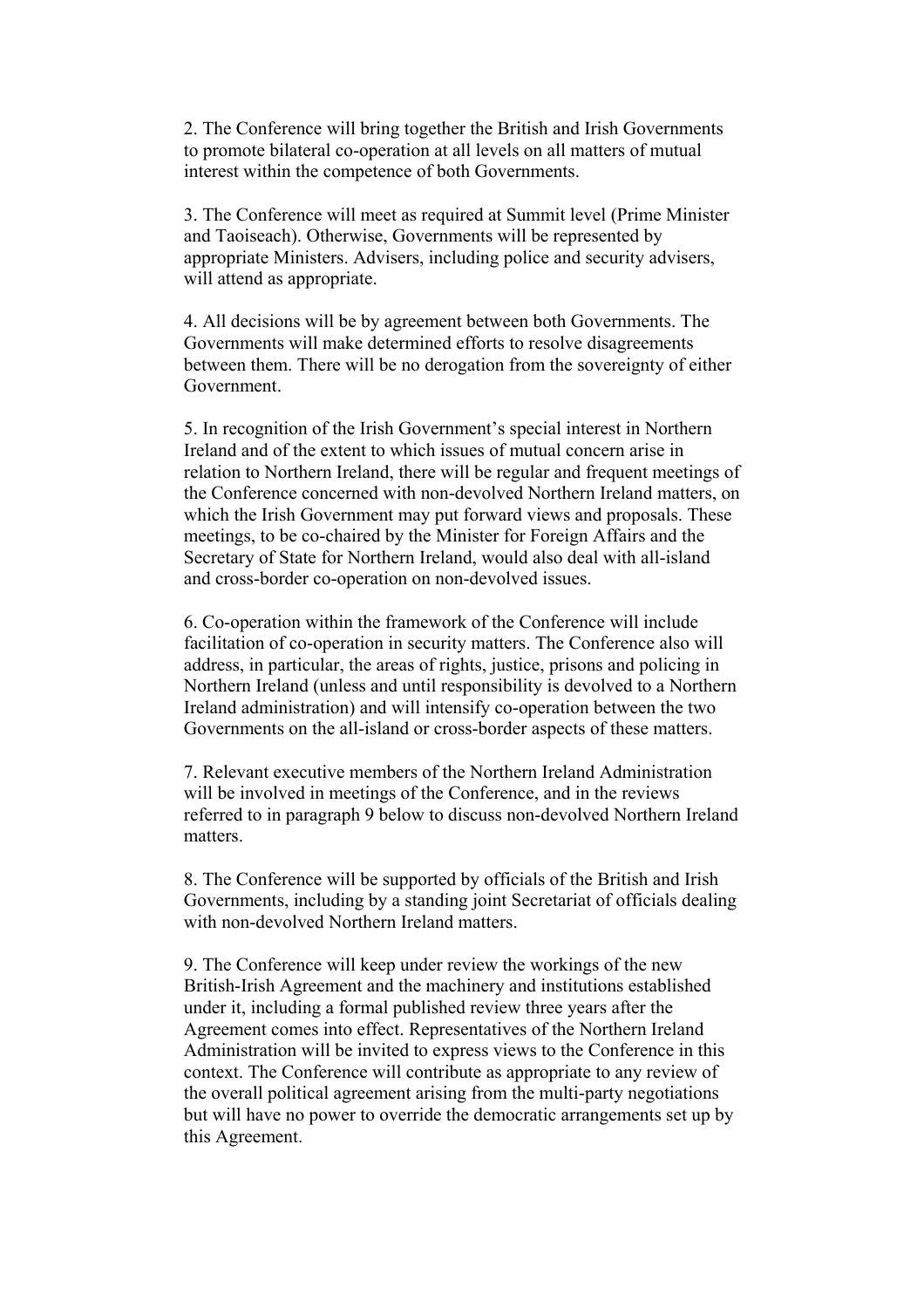# **RIGHTS, SAFEGUARDS AND EQUALITY OF OPPORTUNITY**

## **Human Rights**

1. The parties affirm their commitment to the mutual respect, the civil rights and the religious liberties of everyone in the community. Against the background of the recent history of communal conflict, the parties affirm in particular:

- the right of free political thought:
- the right to freedom and expression of religion;
- the right to pursue democratically national and political aspirations;

 • the right to seek constitutional change by peaceful and legitimate means;

• the right to freely choose one's place of residence;

 • the right to equal opportunity in all social and economic activity, regardless of class, creed, disability, gender or ethnicity;

- the right to freedom from sectarian harassment; and
- the right of women to full and equal political participation.

## **United Kingdom Legislation**

2. The British Government will complete incorporation into Northern Ireland law of the European Convention on Human Rights (ECHR), with direct access to the courts, and remedies for breach of the Convention, including power for the courts to overrule Assembly legislation on grounds of inconsistency.

3. Subject to the outcome of public consultation underway, the British Government intends, as a particular priority, to create a statutory obligation on public authorities in Northern Ireland to carry out all their functions with due regard to the need to promote equality of opportunity in relation to religion and political opinion; gender; race; disability; age; marital status; dependants; and sexual orientation. Public bodies would be required to draw up statutory schemes showing how they would implement this obligation. Such schemes would cover arrangements for policy appraisal, including an assessment of impact on relevant categories, public consultation, public access to information and services, monitoring and timetables.

4. The new Northern Ireland Human Rights Commission (see paragraph 5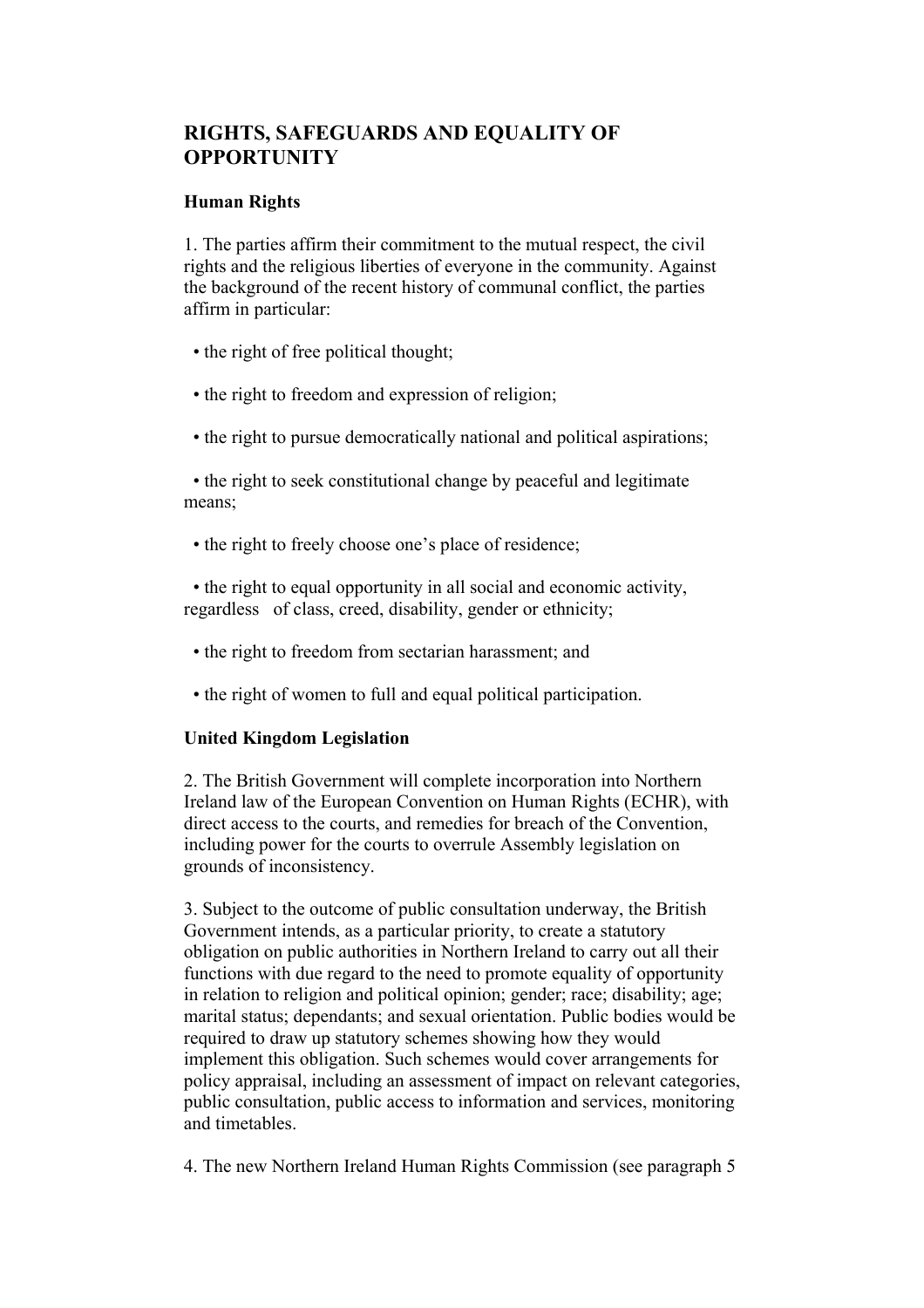below) will be invited to consult and to advise on the scope for defining, in Westminster legislation, rights supplementary to those in the European Convention on Human Rights, to reflect the particular circumstances of Northern Ireland, drawing as appropriate on international instruments and experience. These additional rights to reflect the principles of mutual respect for the identity and ethos of both communities and parity of esteem, and - taken together with the ECHR - to constitute a Bill of Rights for Northern Ireland. Among the issues for consideration by the Commission will be:

 • the formulation of a general obligation on government and public bodies fully to respect, on the basis of equality of treatment, the identity and ethos of both communities in Northern Ireland; and

 • a clear formulation of the rights not to be discriminated against and to equality of opportunity in both the public and private sectors.

#### **New Institutions in Northern Ireland**

5. A new Northern Ireland Human Rights Commission, with membership from Northern Ireland reflecting the community balance, will be established by Westminster legislation, independent of Government, with an extended and enhanced role beyond that currently exercised by the Standing Advisory Commission on Human Rights, to include keeping under review the adequacy and effectiveness of laws and practices, making recommendations to Government as necessary; providing information and promoting awareness of human rights; considering draft legislation referred to them by the new Assembly; and, in appropriate cases, bringing court proceedings or providing assistance to individuals doing so.

6. Subject to the outcome of public consultation currently underway, the British Government intends a new statutory Equality Commission to replace the Fair Employment Commission, the Equal Opportunities Commission (NI), the Commission for Racial Equality (NI) and the Disability Council. Such a unified Commission will advise on, validate and monitor the statutory obligation and will investigate complaints of default.

7. It would be open to a new Northern Ireland Assembly to consider bringing together its responsibilities for these matters into a dedicated Department of Equality.

8. These improvements will build on existing protections in Westminster legislation in respect of the judiciary, the system of justice and policing.

#### **Comparable Steps by the Irish Government**

9. The Irish Government will also take steps to further strengthen the protection of human rights in its jurisdiction. The Government will, taking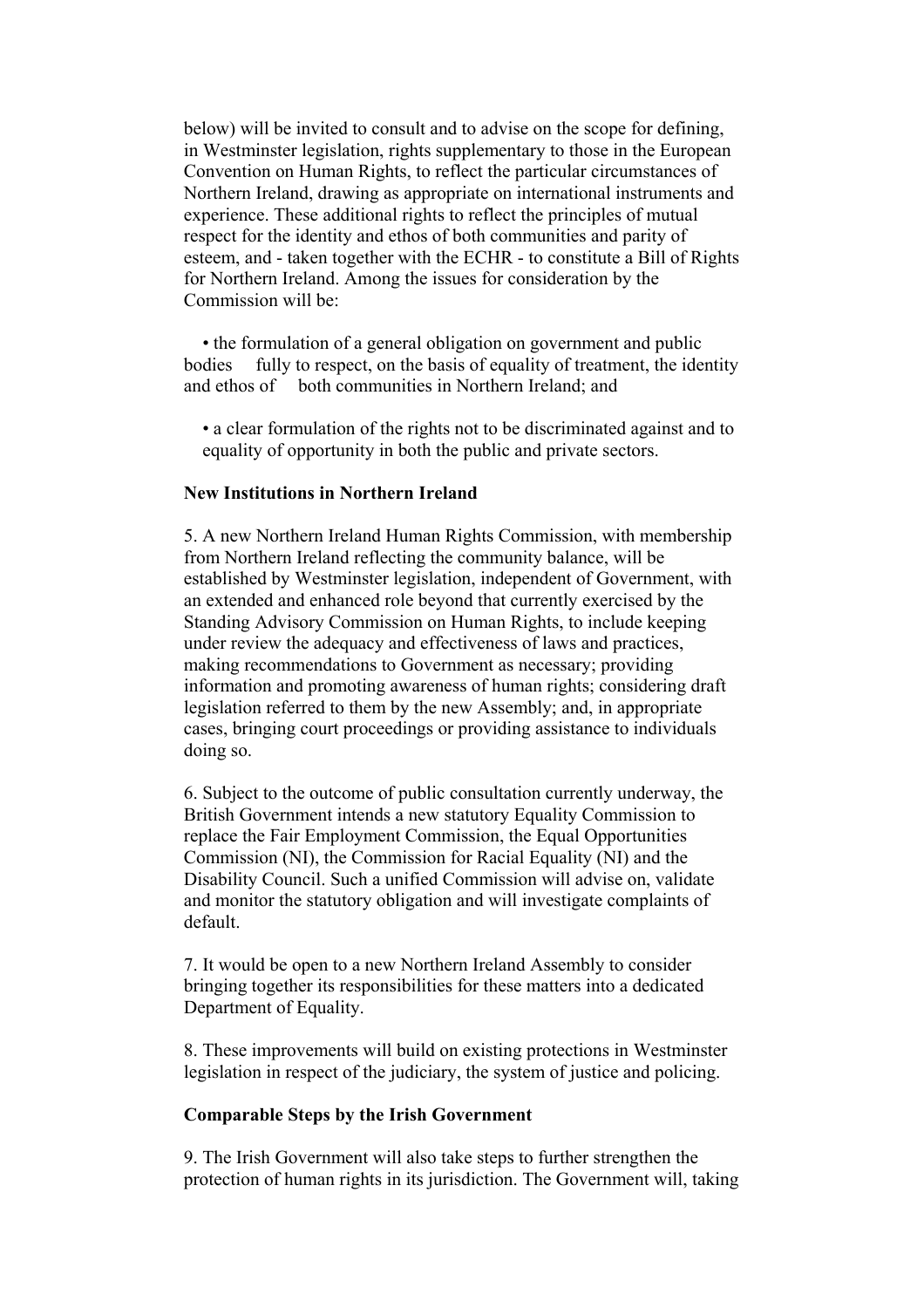account of the work of the All-Party Oireachtas Committee on the Constitution and the Report of the Constitution Review Group, bring forward measures to strengthen and underpin the constitutional protection of human rights. These proposals will draw on the European Convention on Human Rights and other international legal instruments in the field of human rights and the question of the incorporation of the ECHR will be further examined in this context. The measures brought forward would ensure at least an equivalent level of protection of human rights as will pertain in Northern Ireland. In addition, the Irish Government will:

 • establish a Human Rights Commission with a mandate and remit equivalent to that within Northern Ireland;

 • proceed with arrangements as quickly as possible to ratify the Council of Europe Framework Convention on National Minorities (already ratified by the UK);

- implement enhanced employment equality legislation;
- introduce equal status legislation; and

 • continue to take further active steps to demonstrate its respect for the different traditions in the island of Ireland.

#### **A Joint Committee**

10. It is envisaged that there would be a joint committee of representatives of the two Human Rights Commissions, North and South, as a forum for consideration of human rights issues in the island of Ireland. The joint committee will consider, among other matters, the possibility of establishing a charter, open to signature by all democratic political parties, reflecting and endorsing agreed measures for the protection of the fundamental rights of everyone living in the island of Ireland.

#### **Reconciliation and Victims of Violence**

11. The participants believe that it is essential to acknowledge and address the suffering of the victims of violence as a necessary element of reconciliation. They look forward to the results of the work of the Northern Ireland Victims Commission.

12. It is recognised that victims have a right to remember as well as to contribute to a changed society. The achievement of a peaceful and just society would be the true memorial to the victims of violence. The participants particularly recognise that young people from areas affected by the troubles face particular difficulties and will support the development of special community-based initiatives based on international best practice. The provision of services that are supportive and sensitive to the needs of victims will also be a critical element and that support will need to be channelled through both statutory and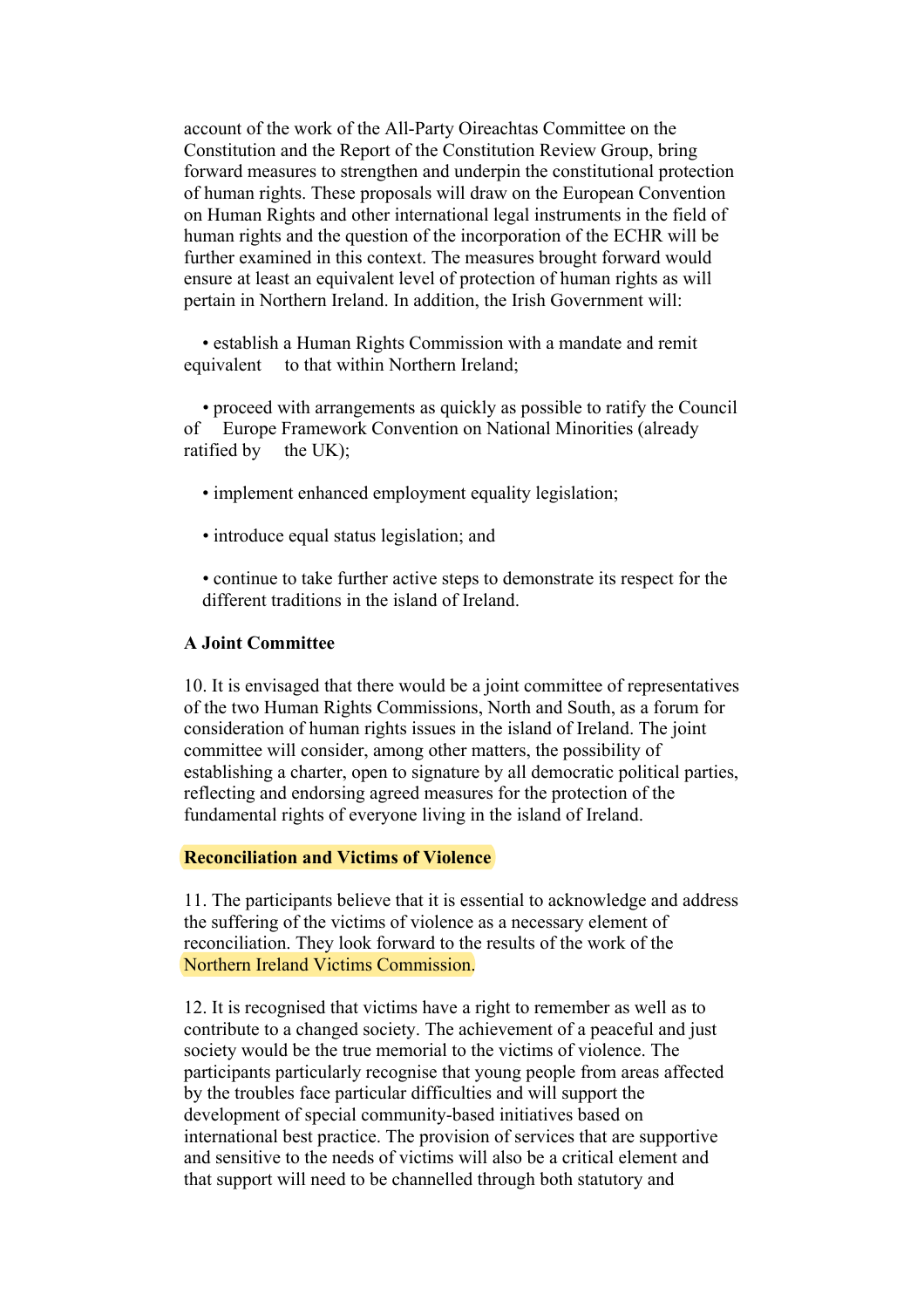community-based voluntary organisations facilitating locally-based selfhelp and support networks. This will require the allocation of sufficient resources, including statutory funding as necessary, to meet the needs of victims and to provide for community-based support programmes.

13. The participants recognise and value the work being done by many organisations to develop reconciliation and mutual understanding and respect between and within communities and traditions, in Northern Ireland and between North and South, and they see such work as having a vital role in consolidating peace and political agreement. Accordingly, they pledge their continuing support to such organisations and will positively examine the case for enhanced financial assistance for the work of reconciliation. An essential aspect of the reconciliation process is the promotion of a culture of tolerance at every level of society, including initiatives to facilitate and encourage integrated education and mixed housing.

# **RIGHTS, SAFEGUARDS AND EQUALITY OF OPPORTUNITY**

## **Economic, Social and Cultural Issues**

1. Pending the devolution of powers to a new Northern Ireland Assembly, the British Government will pursue broad policies for sustained economic growth and stability in Northern Ireland and for promoting social inclusion, including in particular community development and the advancement of women in public life.

2. Subject to the public consultation currently under way, the British Government will make rapid progress with:

(i) a new regional development strategy for Northern Ireland, for consideration in due course by a the Assembly, tackling the problems of a divided society and social cohesion in urban, rural and border areas, protecting and enhancing the environment, producing new approaches to transport issues, strengthening the physical infrastructure of the region, developing the advantages and resources of rural areas and rejuvenating major urban centres;

(ii) a new economic development strategy for Northern Ireland, for consideration in due course by a the Assembly, which would provide for short and medium term economic planning linked as appropriate to the regional development strategy; and

(iii) measures on employment equality included in the recent White Paper ("Partnership for Equality") and covering the extension and strengthening of anti-discrimination legislation, a review of the national security aspects of the present fair employment legislation at the earliest possible time, a new more focused Targeting Social Need initiative and a range of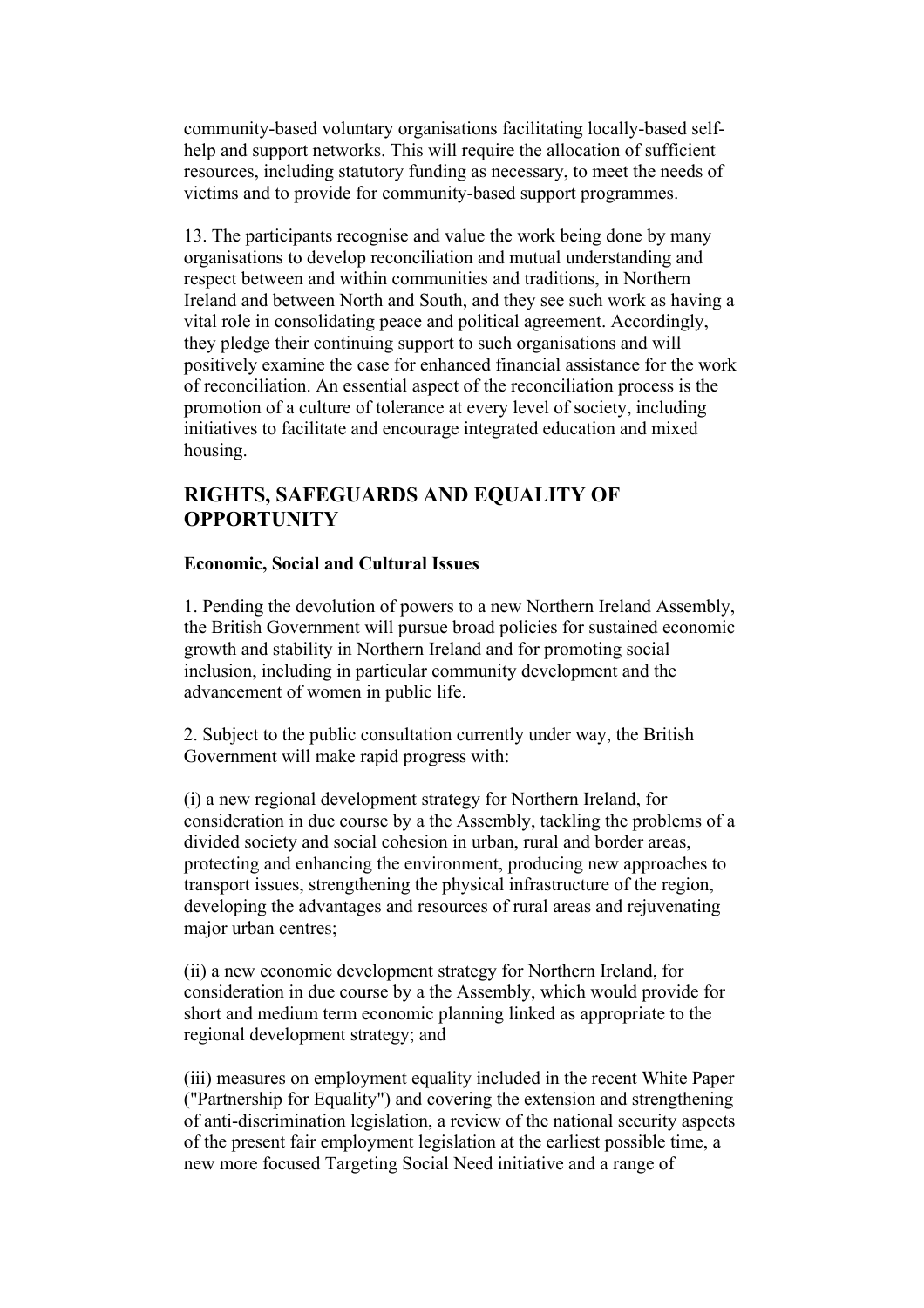measures aimed at combating unemployment and progressively eliminating the differential in unemployment rates between the two communities by targeting objective need.

3. All participants recognise the importance of respect, understanding and tolerance in relation to linguistic diversity, including in Northern Ireland, the Irish language, Ulster-Scots and the languages of the various ethnic communities, all of which are part of the cultural wealth of the island of Ireland.

4. In the context of active consideration currently being given to the UK signing the Council of Europe Charter for Regional or Minority Languages, the British Government will in particular in relation to the Irish language, where appropriate and where people so desire it:

• take resolute action to promote the language;

• facilitate and encourage the use of the language in speech and writing in public and private life where there is appropriate demand;

• seek to remove, where possible, restrictions which would discourage or work against the maintenance or development of the language;

• make provision for liaising with the Irish language community, representing their views to public authorities and investigating complaints;

• place a statutory duty on the Department of Education to encourage and facilitate Irish medium education in line with current provision for integrated education;

• explore urgently with the relevant British authorities, and in co-operation with the Irish broadcasting authorities, the scope for achieving more widespread availability of Teilifis na Gaeilige in Northern Ireland;

• seek more effective ways to encourage and provide financial support for Irish language film and television production in Northern Ireland; and

• encourage the parties to secure agreement that this commitment will be sustained by a new Assembly in a way which takes account of the desires and sensitivities of the community.

5. All participants acknowledge the sensitivity of the use of symbols and emblems for public purposes, and the need in particular in creating the new institutions to ensure that such symbols and emblems are used in a manner which promotes mutual respect rather than division. Arrangements will be made to monitor this issue and consider what action might be required.

#### **DECOMMISSIONING**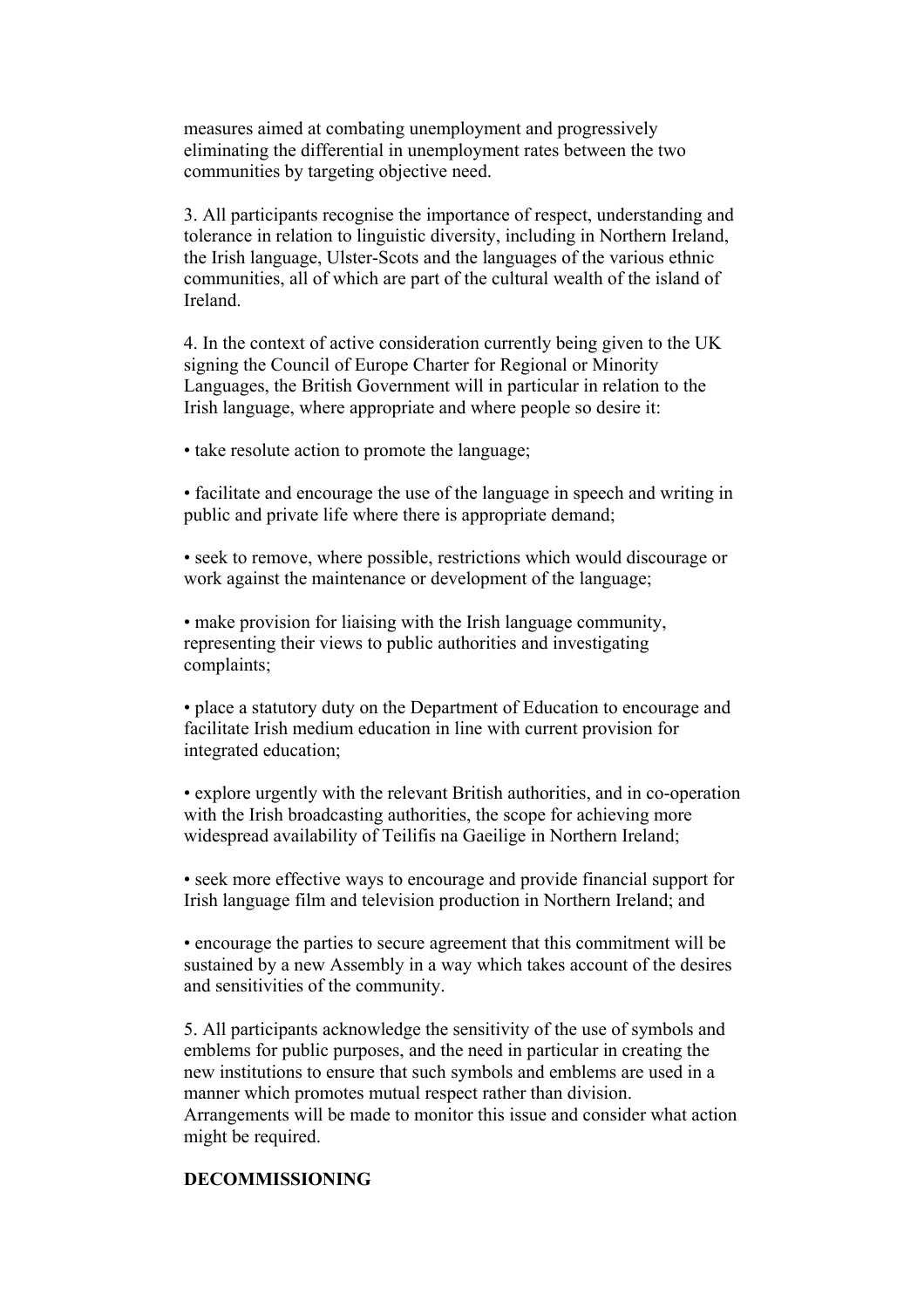1. Participants recall their agreement in the Procedural Motion adopted on 24 September 1997 "that the resolution of the decommissioning issue is an indispensable part of the process of negotiation", and also recall the provisions of paragraph 25 of Strand 1 above.

2. They note the progress made by the Independent International Commission on Decommissioning and the Governments in developing schemes which can represent a workable basis for achieving the decommissioning of illegally-held arms in the possession of paramilitary groups.

3. All participants accordingly reaffirm their commitment to the total disarmament of all paramilitary organisations. They also confirm their intention to continue to work constructively and in good faith with the Independent Commission, and to use any influence they may have, to achieve the decommissioning of all paramilitary arms within two years following endorsement in referendums North and South of the agreement and in the context of the implementation of the overall settlement.

4. The Independent Commission will monitor, review and verify progress on decommissioning of illegal arms, and will report to both Governments at regular intervals.

6. Both Governments will take all necessary steps to facilitate the decommissioning process to include bringing the relevant schemes into force by the end of June.

## **SECURITY**

1. The participants note that the development of a peaceful environment on the basis of this agreement can and should mean a normalisation of security arrangements and practices.

2. The British Government will make progress towards the objective of as early a return as possible to normal security arrangements in Northern Ireland, consistent with the level of threat and with a published overall strategy, dealing with:

 (i) the reduction of the numbers and role of the Armed Forces deployed in Northern Ireland to levels compatible with a normal peaceful society;

(ii) the removal of security installations;

(iii) the removal of emergency powers in Northern Ireland; and

 (iv) other measures appropriate to and compatible with a normal peaceful society.

3. The Secretary of State will consult regularly on progress, and the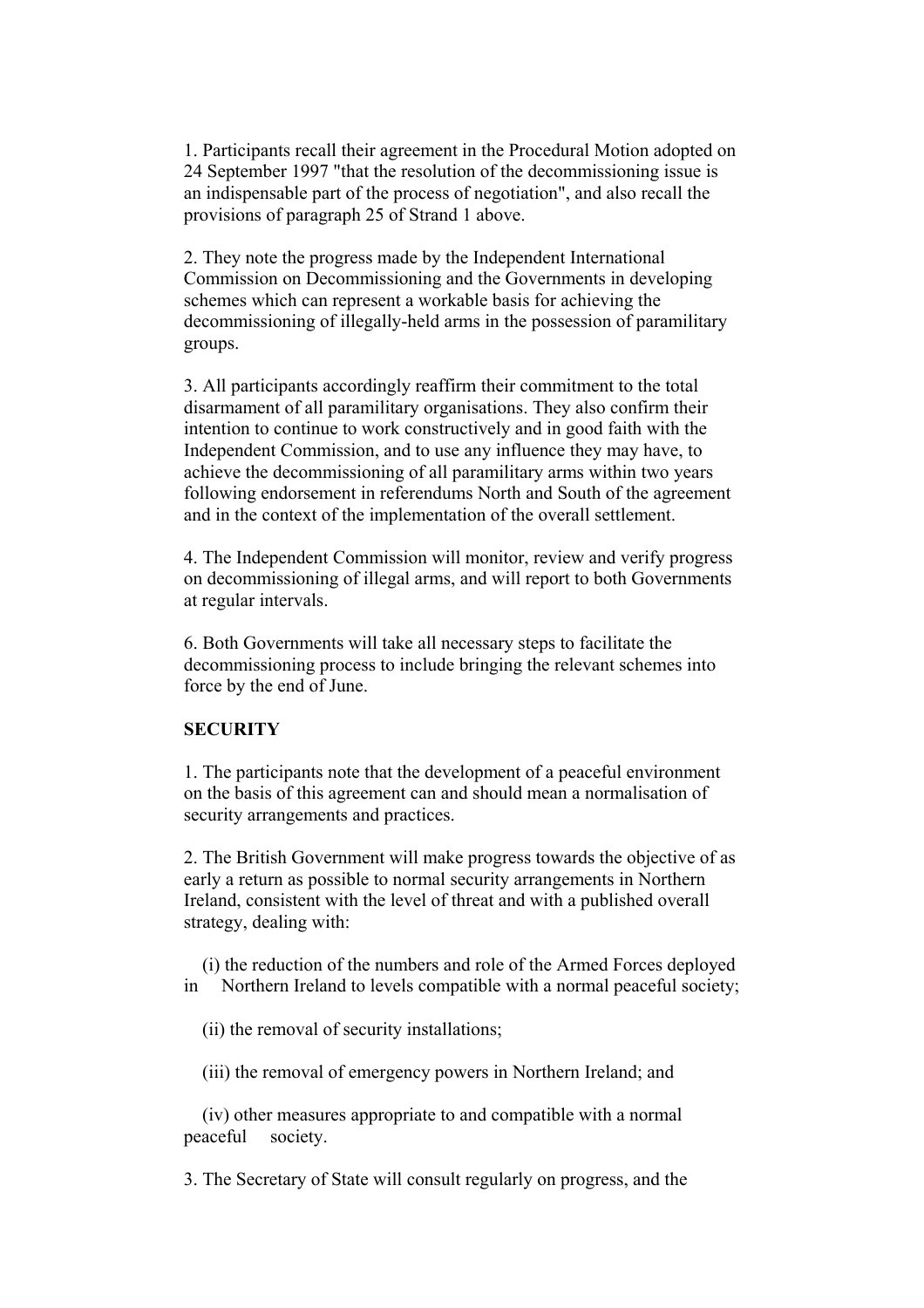response to any continuing paramilitary activity, with the Irish Government and the political parties, as appropriate.

4. The British Government will continue its consultation on firearms regulation and control on the basis of the document published on 2 April 1998.

5. The Irish Government will initiate a wide-ranging review of the Offences Against the State Acts 1939-85 with a view to both reform and dispensing with those elements no longer required as circumstances permit.

## **POLICING AND JUSTICE**

1. The participants recognise that policing is a central issue in any society. They equally recognise that Northern Ireland's history of deep divisions has made it highly emotive, with great hurt suffered and sacrifices made by many individuals and their families, including those in the RUC and other public servants. They believe that the agreement provides the opportunity for a new beginning to policing in Northern Ireland with a police service capable of attracting and sustaining support from the community as a whole. They also believe that this agreement offers a unique opportunity to bring about a new political dispensation which will recognise the full and equal legitimacy and worth of the identities, senses of allegiance and ethos of all sections of the community in Northern Ireland. They consider that this opportunity should inform and underpin the development of a police service representative in terms of the make-up of the community as a whole and which, in a peaceful environment, should be routinely unarmed.

2. The participants believe it essential that policing structures and arrangements are such that the police service is professional, effective and efficient, fair and impartial, free from partisan political control; accountable, both under the law for its actions and to the community it serves; representative of the society it polices, and operates within a coherent and co-operative criminal justice system, which conforms with human rights norms. The participants also believe that those structures and arrangements must be capable of maintaining law and order including responding effectively to crime and to any terrorist threat and to public order problems. A police service which cannot do so will fail to win public confidence and acceptance. They believe that any such structures and arrangements should be capable of delivering a policing service, in constructive and inclusive partnerships with the community at all levels, and with the maximum delegation of authority and responsibility, consistent with the foregoing principles. These arrangements should be based on principles of protection of human rights and professional integrity and should be unambiguously accepted and actively supported by the entire community.

3. An independent Commission will be established to make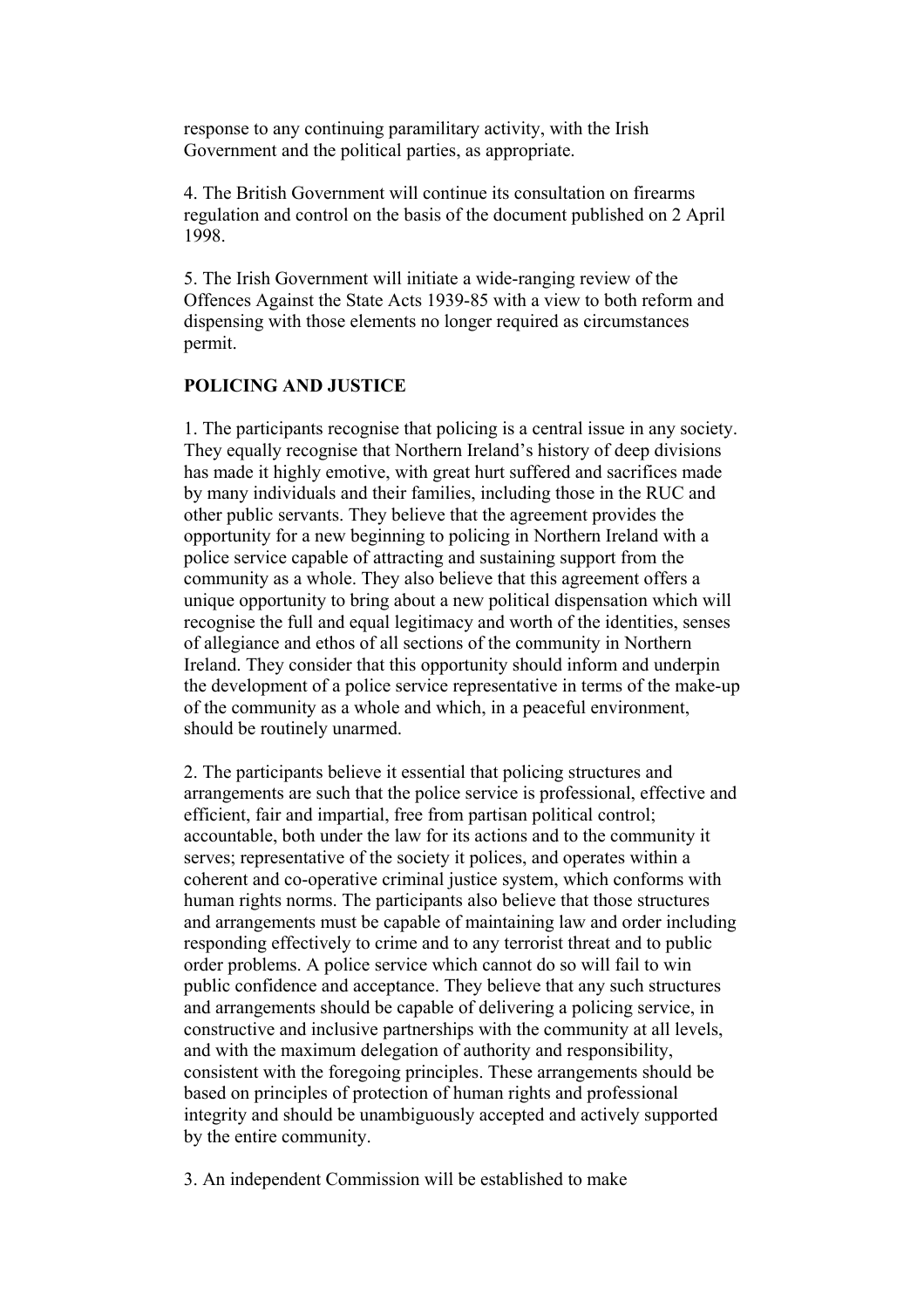recommendations for future policing arrangements in Northern Ireland including means of encouraging widespread community support for these arrangements within the agreed framework of principles reflected in the paragraphs above and in accordance with the terms of reference at Annex A. The Commission will be broadly representative with expert and international representation among its membership and will be asked to consult widely and to report no later than Summer 1999.

4. The participants believe that the aims of the criminal justice system are to:

• deliver a fair and impartial system of justice to the community;

• be responsive to the community's concerns, and encouraging community involvement where appropriate;

- have the confidence of all parts of the community; and
- deliver justice efficiently and effectively.

5. There will be a parallel wide-ranging review of criminal justice (other than policing and those aspects of the system relating to the emergency legislation) to be carried out by the British Government through a mechanism with an independent element, in consultation with the political parties and others. The review will commence as soon as possible, will include wide consultation, and a report will be made to the Secretary of State no later than Autumn 1999. Terms of Reference are attached at Annex B.

6. Implementation of the recommendations arising from both reviews will be discussed with the political parties and with the Irish Government.

7. The participants also note that the British Government remains ready in principle, with the broad support of the political parties, and after consultation, as appropriate, with the Irish Government, in the context of ongoing implementation of the relevant recommendations, to devolve responsibility for policing and justice issues.

## ANNEX A

# **COMMISSION ON POLICING FOR NORTHERN IRELAND**

#### **Terms of Reference**

Taking account of the principles on policing as set out in the agreement, the Commission will inquire into policing in Northern Ireland and, on the basis of its findings, bring forward proposals for future policing structures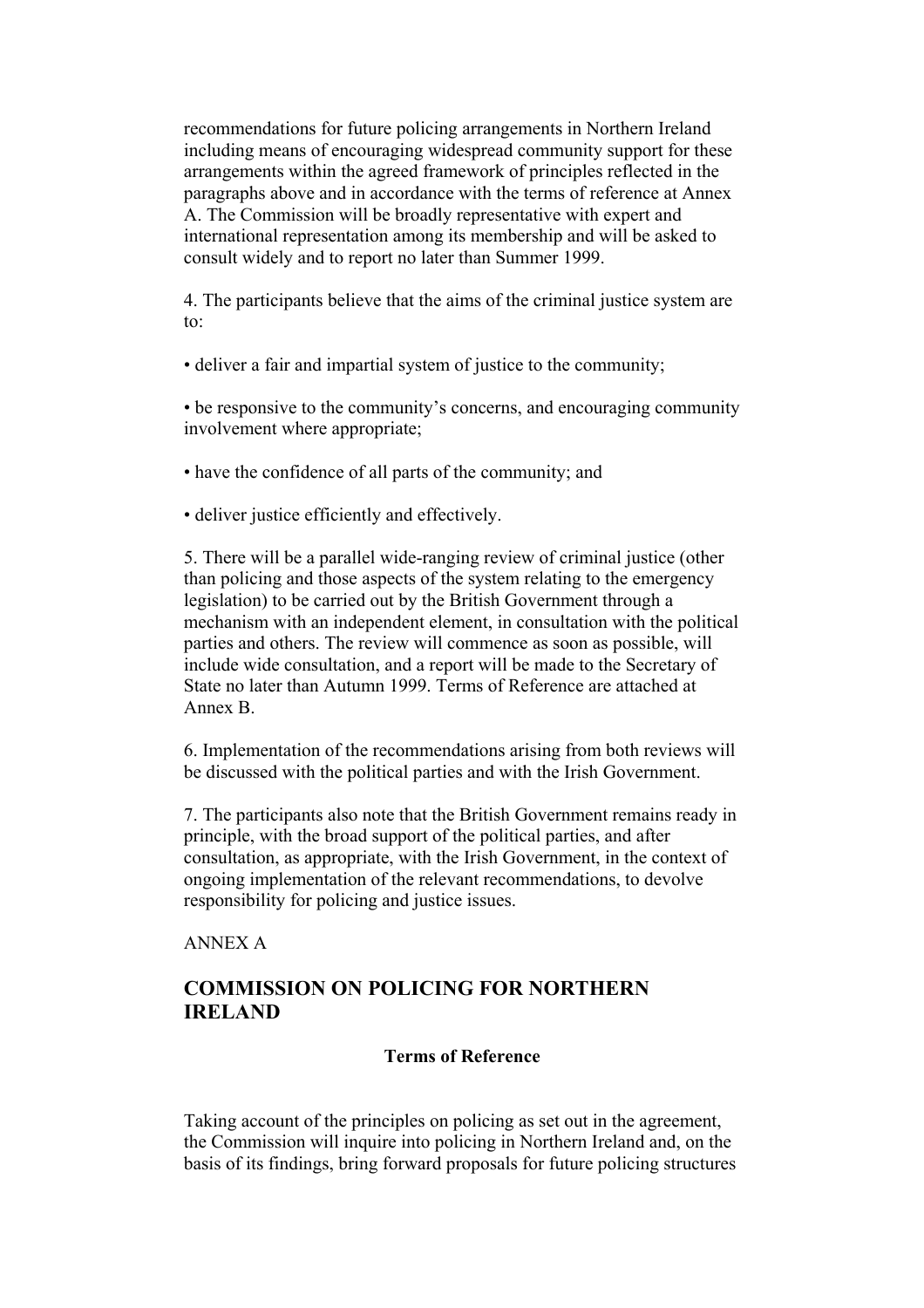and arrangements, including means of encouraging widespread community support for those arrangements.

Its proposals on policing should be designed to ensure that policing arrangements, including composition, recruitment, training, culture, ethos and symbols, are such that in a new approach Northern Ireland has a police service that can enjoy widespread support from, and is seen as an integral part of, the community as a whole.

Its proposals should include recommendations covering any issues such as re-training, job placement and educational and professional development required in the transition to policing in a peaceful society.

Its proposals should also be designed to ensure that:

• the police service is structured, managed and resourced so that it can be effective in discharging its full range of functions (including proposals on any necessary arrangements for the transition to policing in a normal peaceful society);

• the police service is delivered in constructive and inclusive partnerships with the community at all levels with the maximum delegation of authority and responsibility;

• the legislative and constitutional framework requires the impartial discharge of policing functions and conforms with internationally accepted norms in relation to policing standards;

• the police operate within a clear framework of accountability to the law and the community they serve, so:

• they are constrained by, accountable to and act only within the law;

• their powers and procedures, like the law they enforce, are clearly established and publicly available;

• there are open, accessible and independent means of investigating and adjudicating upon complaints against the police;

• there are clearly established arrangements enabling local people, and their political representatives, to articulate their views and concerns about policing and to establish publicly policing priorities and influence policing policies, subject to safeguards to ensure police impartiality and freedom from partisan political control;

• there are arrangements for accountability and for the effective, efficient and economic use of resources in achieving policing objectives;

• there are means to ensure independent professional scrutiny and inspection of the police service to ensure that proper professional standards are maintained;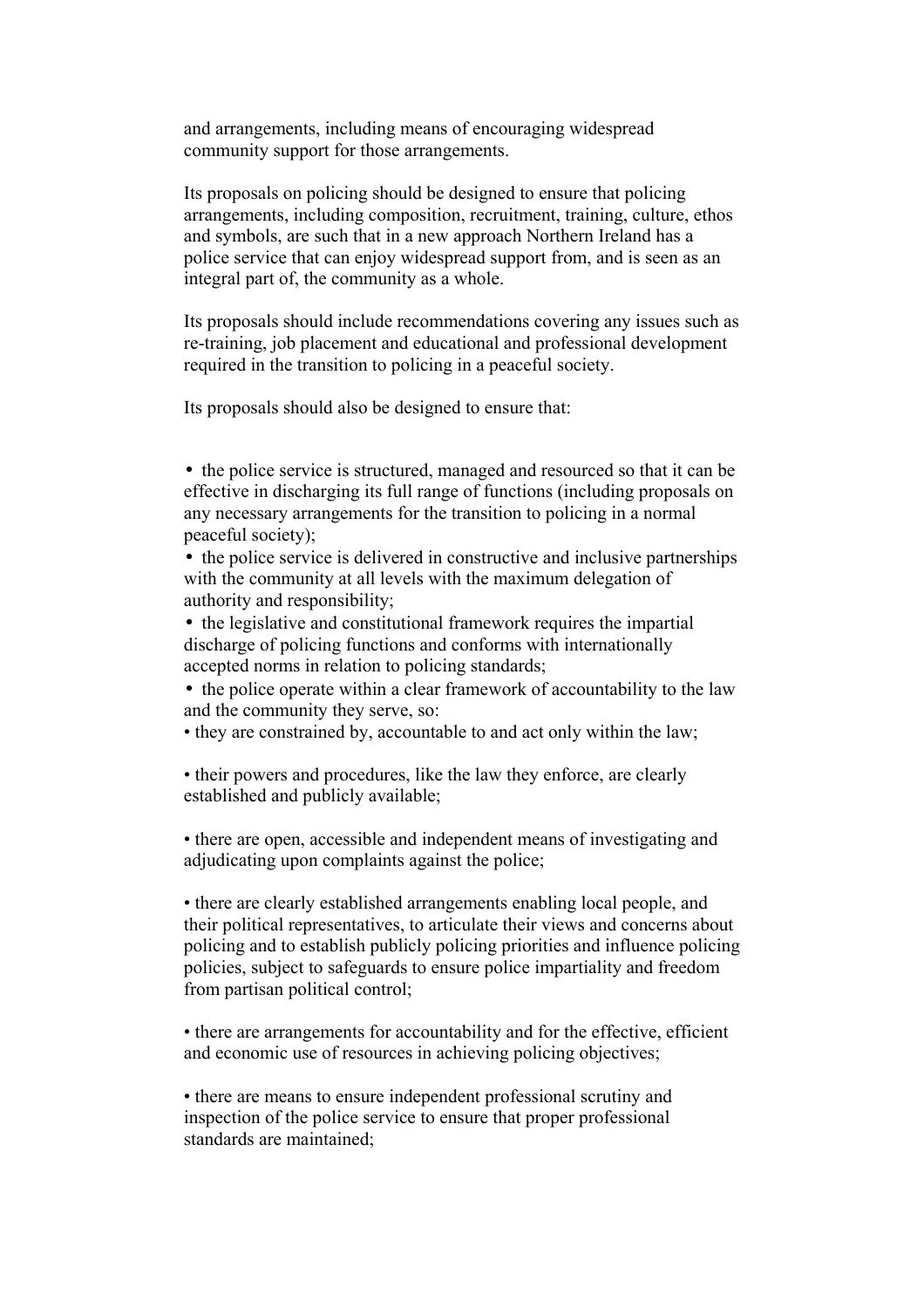• the scope for structured co-operation with the Garda Siochana and other police forces is addressed; and

• the management of public order events which can impose exceptional demands on policing resources is also addressed.

The Commission should focus on policing issues, but if it identifies other aspects of the criminal justice system relevant to its work on policing, including the role of the police in prosecution, then it should draw the attention of the Government to those matters.

The Commission should consult widely, including with non-governmental expert organisations, and through such focus groups as they consider it appropriate to establish.

The Government proposes to establish the Commission as soon as possible, with the aim of it starting work as soon as possible and publishing its final report by Summer 1999.

ANNEX B

## **REVIEW OF THE CRIMINAL JUSTICE SYSTEM**

#### **Terms of Reference**

Taking account of the aims of the criminal justice system as set out in the Agreement, the review will address the structure, management and resourcing of publicly funded elements of the criminal justice system and will bring forward proposals for future criminal justice arrangements (other than policing and those aspects of the system relating to emergency legislation, which the Government is considering separately) covering such issues as:

• the arrangements for making appointments to the judiciary and magistracy, and safeguards for protecting their independence;

- the arrangements for the organisation and supervision of the prosecution process, and for safeguarding its independence;
- measures to improve the responsiveness and accountability of, and any lay participation in the criminal justice system;
- mechanisms for addressing law reform;
- the scope for structured co-operation between the criminal justice agencies on both parts of the island; and

• the structure and organisation of criminal justice functions that might be devolved to an Assembly, including the possibility of establishing a Department of Justice, while safeguarding the essential independence of many of the key functions in this area.

• The Government proposes to commence the review as soon as possible, consulting with the political parties and others, including non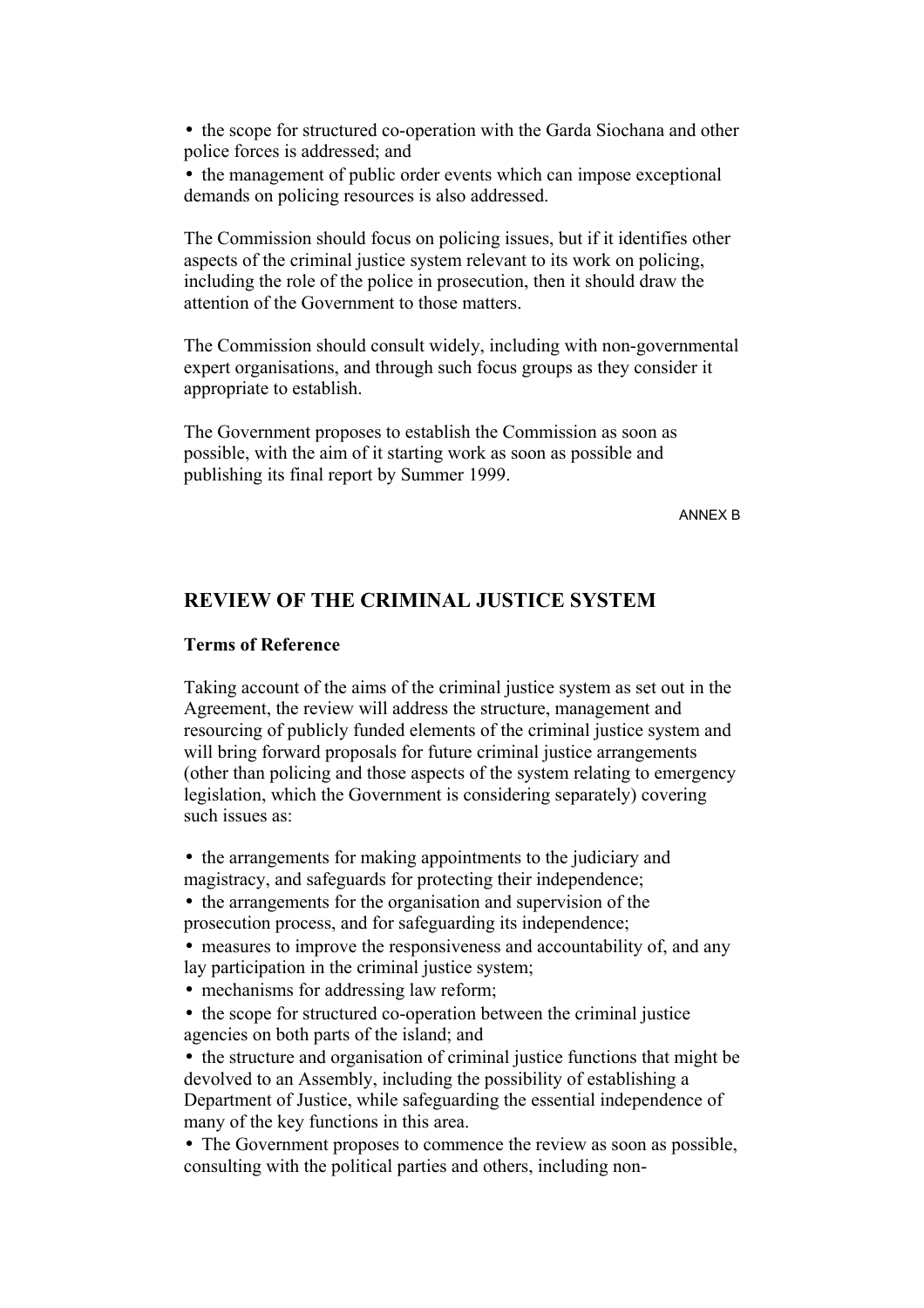governmental expert organisations. The review will be completed by Autumn 1999.

# **PRISONERS**

1. Both Governments will put in place mechanisms to provide for an accelerated programme for the release of prisoners, including transferred prisoners, convicted of scheduled offences in Northern Ireland or, in the case of those sentenced outside Northern Ireland, similar offences (referred to hereafter as qualifying prisoners). Any such arrangements will protect the rights of individual prisoners under national and international law.

2. Prisoners affiliated to organisations which have not established or are not maintaining a complete and unequivocal ceasefire will not benefit from the arrangements. The situation in this regard will be kept under review.

3. Both Governments will complete a review process within a fixed time frame and set prospective release dates for all qualifying prisoners. The review process would provide for the advance of the release dates of qualifying prisoners while allowing account to be taken of the seriousness of the offences for which the person was convicted and the need to protect the community. In addition, the intention would be that should the circumstances allow it, any qualifying prisoners who remained in custody two years after the commencement of the scheme would be released at that point.

4. The Governments will seek to enact the appropriate legislation to give effect to these arrangements by the end of June 1998.

5. The Governments continue to recognise the importance of measures to facilitate the reintegration of prisoners into the community by providing support both prior to and after release, including assistance directed towards availing of employment opportunities, re-training and/or reskilling, and further education.

# **VALIDATION, IMPLEMENTATION AND REVIEW**

## **Validation and Implementation**

1. The two Governments will as soon as possible sign a new British-Irish Agreement replacing the 1985 Anglo-Irish Agreement, embodying understandings on constitutional issues and affirming their solemn commitment to support and, where appropriate, implement the agreement reached by the participants in the negotiations which shall be annexed to the British-Irish Agreement.

2. Each Government will organise a referendum on 22 May 1998. Subject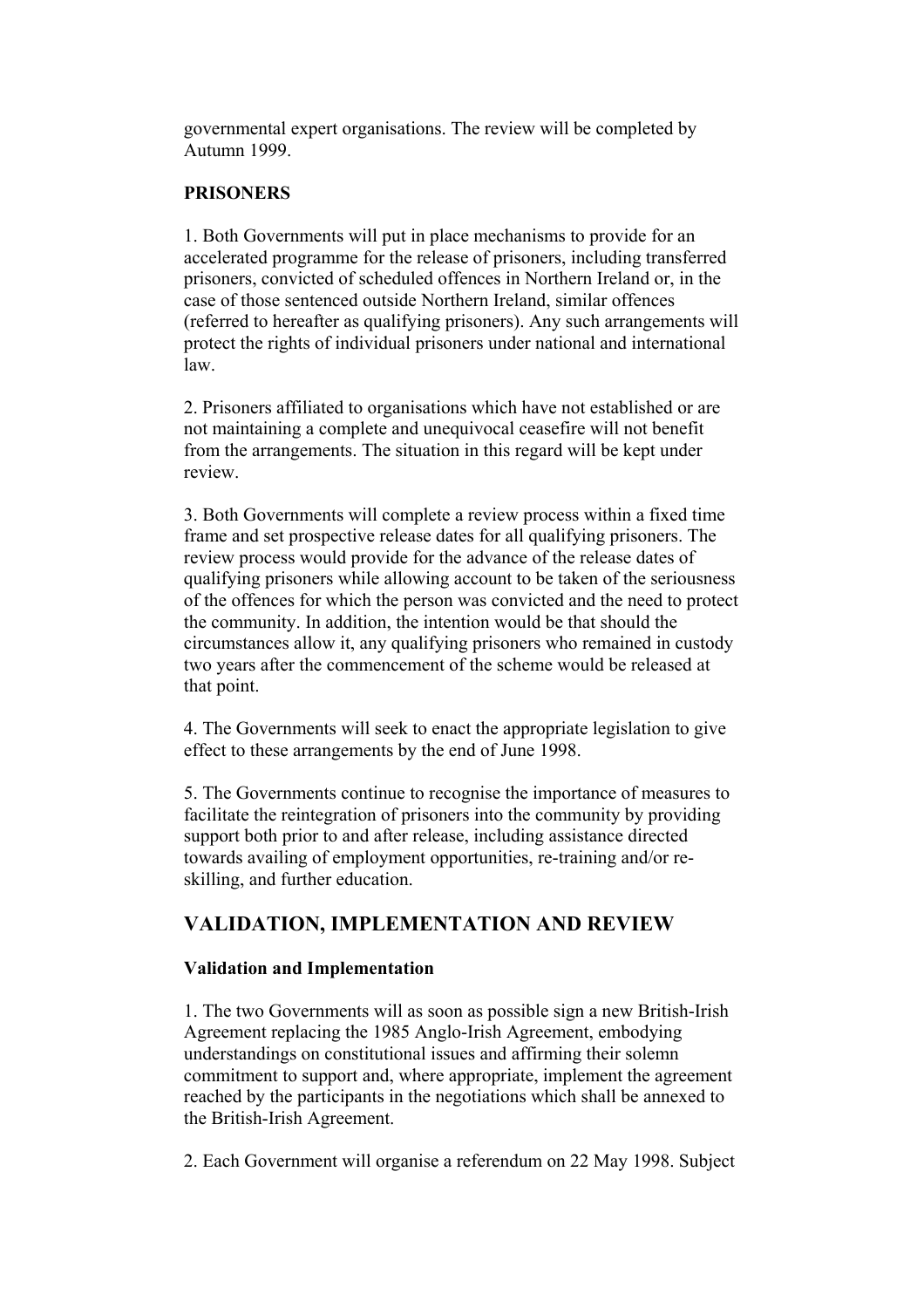to Parliamentary approval, a consultative referendum in Northern Ireland, organised under the terms of the Northern Ireland (Entry to Negotiations, etc.) Act 1996, will address the question: "Do you support the agreement reached in the multi-party talks on Northern Ireland and set out in Command Paper 3883?". The Irish Government will introduce and support in the Oireachtas a Bill to amend the Constitution as described in paragraph 2 of the section "Constitutional Issues" and in Annex B, as follows: (a) to amend Articles 2 and 3 as described in paragraph 8.1 in Annex B above and (b) to amend Article 29 to permit the Government to ratify the new British-Irish Agreement. On passage by the Oireachtas, the Bill will be put to referendum.

3. If majorities of those voting in each of the referendums support this agreement, the Governments will then introduce and support, in their respective Parliaments, such legislation as may be necessary to give effect to all aspects of this agreement, and will take whatever ancillary steps as may be required including the holding of elections on 25 June, subject to parliamentary approval, to the Assembly, which would meet initially in a "shadow" mode. The establishment of the North-South Ministerial Council, implementation bodies, the British-Irish Council and the British-Irish Intergovernmental Conference and the assumption by the Assembly of its legislative and executive powers will take place at the same time on the entry into force of the British-Irish Agreement.

4. In the interim, aspects of the implementation of the multi-party agreement will be reviewed at meetings of those parties relevant in the particular case (taking into account, once Assembly elections have been held, the results of those elections), under the chairmanship of the British Government or the two Governments, as may be appropriate; and representatives of the two Governments and all relevant parties may meet under independent chairmanship to review implementation of the agreement as a whole.

#### **Review procedures following implementation**

5. Each institution may, at any time, review any problems that may arise in its operation and, where no other institution is affected, take remedial action in consultation as necessary with the relevant Government or Governments. It will be for each institution to determine its own procedures for review.

6. If there are difficulties in the operation of a particular institution, which have implications for another institution, they may review their operations separately and jointly and agree on remedial action to be taken under their respective authorities.

7. If difficulties arise which require remedial action across the range of institutions, or otherwise require amendment of the British-Irish Agreement or relevant legislation, the process of review will fall to the two Governments in consultation with the parties in the Assembly. Each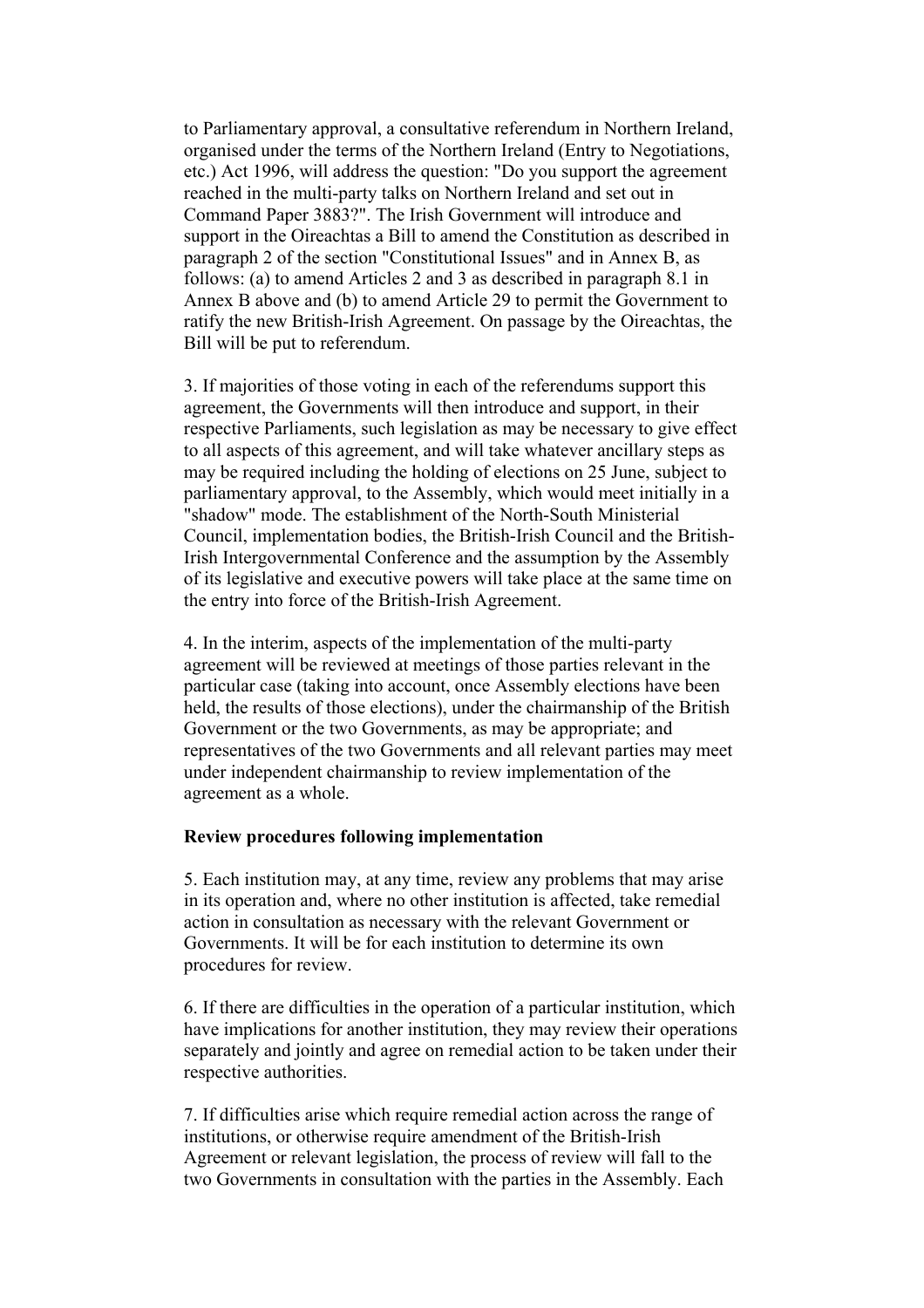Government will be responsible for action in its own jurisdiction.

8. Notwithstanding the above, each institution will publish an annual report on its operations. In addition, the two Governments and the parties in the Assembly will convene a conference 4 years after the agreement comes into effect, to review and report on its operation.

## **AGREEMENT**

## **BETWEEN THE GOVERNMENT OF**

## **THE UNITED KINGDOM OF**

## **GREAT BRITAIN AND NORTHERN IRELAND**

## **AND**

## **THE GOVERNMENT**

## **OF IRELAND**

The British and Irish Governments:

Welcoming the strong commitment to the Agreement reached on 10th April 1998 by themselves and other participants in the multi-party talks and set out in Annex 1 to this Agreement (hereinafter "the Multi-Party Agreement");

Considering that the Multi-Party Agreement offers an opportunity for a new beginning in relationships within Northern Ireland, within the island of Ireland and between the peoples of these islands;

Wishing to develop still further the unique relationship between their peoples and the close co-operation between their countries as friendly neighbours and as partners in the European Union;

Reaffirming their total commitment to the principles of democracy and non-violence which have been fundamental to the multi-party talks;

Reaffirming their commitment to the principles of partnership, equality and mutual respect and to the protection of civil, political, social, economic and cultural rights in their respective jurisdictions;

Have agreed as follows:

## ARTICLE 1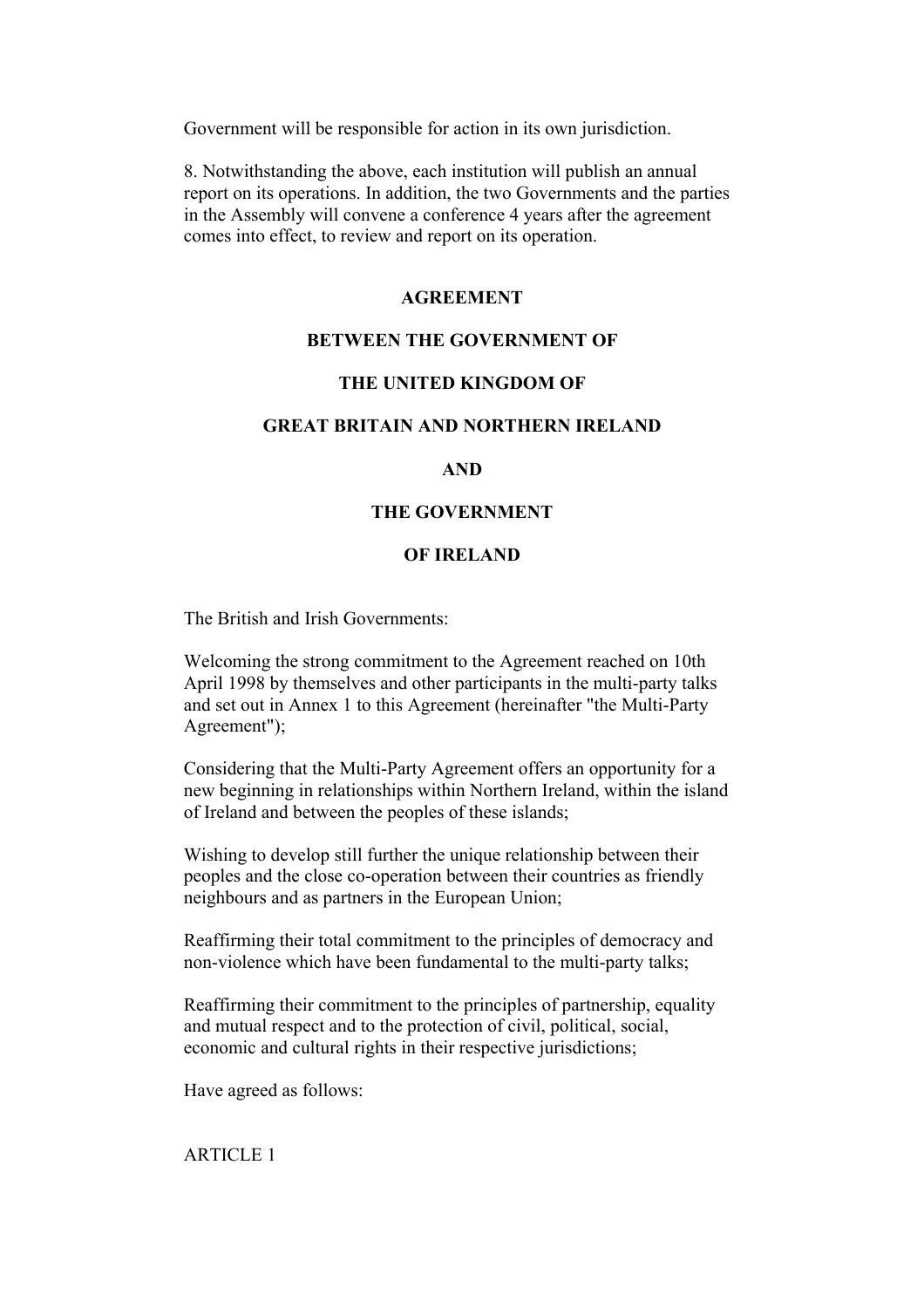The two Governments:

(i) recognise the legitimacy of whatever choice is freely exercised by a majority of the people of Northern Ireland with regard to its status, whether they prefer to continue to support the Union with Great Britain or a sovereign united Ireland;

(ii) recognise that it is for the people of the island of Ireland alone, by agreement between the two parts respectively and without external impediment, to exercise their right of self-determination on the basis of consent, freely and concurrently given, North and South, to bring about a united Ireland, if that is their wish, accepting that this right must be achieved and exercised with and subject to the agreement and consent of a majority of the people of Northern Ireland;

(iii) acknowledge that while a substantial section of the people in Northern Ireland share the legitimate wish of a majority of the people of the island of Ireland for a united Ireland, the present wish of a majority of the people of Northern Ireland, freely exercised and legitimate, is to maintain the Union and accordingly, that Northern Ireland's status as part of the United Kingdom reflects and relies upon that wish; and that it would be wrong to make any change in the status of Northern Ireland save with the consent of a majority of its people;

(iv) affirm that, if in the future, the people of the island of Ireland exercise their right of self-determination on the basis set out in sections (i) and (ii) above to bring about a united Ireland, it will be a binding obligation on both Governments to introduce and support in their respective Parliaments legislation to give effect to that wish;

(v) affirm that whatever choice is freely exercised by a majority of the people of Northern Ireland, the power of the sovereign government with jurisdiction there shall be exercised with rigorous impartiality on behalf of all the people in the diversity of their identities and traditions and shall be founded on the principles of full respect for, and equality of, civil, political, social and cultural rights, of freedom from discrimination for all citizens, and of parity of esteem and of just and equal treatment for the identity, ethos and aspirations of both communities;

(vi) recognise the birthright of all the people of Northern Ireland to identify themselves and be accepted as Irish or British, or both, as they may so choose, and accordingly confirm that their right to hold both British and Irish citizenship is accepted by both Governments and would not be affected by any future change in the status of Northern Ireland.

## ARTICLE 2

The two Governments affirm their solemn commitment to support, and where appropriate implement, the provisions of the Multi-Party Agreement. In particular there shall be established in accordance with the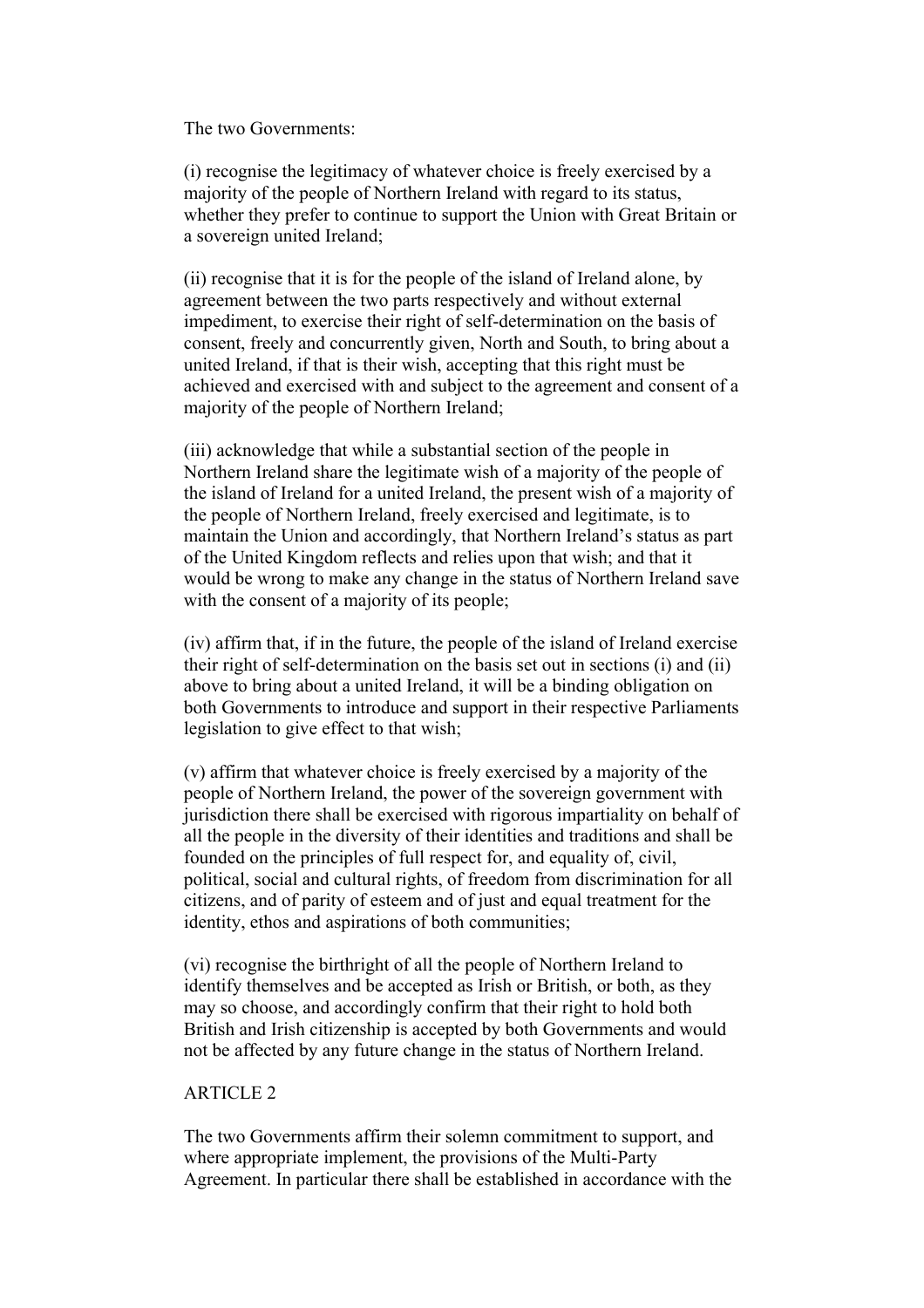provisions of the Multi-Party Agreement immediately on the entry into force of this Agreement, the following institutions:

(i) a North/South Ministerial Council;

(ii) the implementation bodies referred to in paragraph 9 (ii) of the section entitled "Strand Two" of the Multi-Party Agreement;

(iii) a British-Irish Council;

(iv) a British-Irish Intergovernmental Conference.

ARTICLE 3

(1) This Agreement shall replace the Agreement between the British and Irish Governments done at Hillsborough on 15th November 1985 which shall cease to have effect on entry into force of this Agreement.

(2) The Intergovernmental Conference established by Article 2 of the aforementioned Agreement done on 15th November 1985 shall cease to exist on entry into force of this Agreement.

ARTICLE 4

(1) It shall be a requirement for entry into force of this Agreement that:

(a) British legislation shall have been enacted for the purpose of implementing the provisions of Annex A to the section entitled "Constitutional Issues" of the Multi-Party Agreement;

(b) the amendments to the Constitution of Ireland set out in Annex B to the section entitled "Constitutional Issues" of the Multi-Party Agreement shall have been approved by Referendum;

(c) such legislation shall have been enacted as may be required to establish the institutions referred to in Article 2 of this Agreement.

(2) Each Government shall notify the other in writing of the completion, so far as it is concerned, of the requirements for entry into force of this Agreement. This Agreement shall enter into force on the date of the receipt of the later of the two notifications.

(3) Immediately on entry into force of this Agreement, the Irish Government shall ensure that the amendments to the Constitution of Ireland set out in Annex B to the section entitled "Constitutional Issues" of the Multi-Party Agreement take effect.

In witness thereof the undersigned, being duly authorised thereto by the respective Governments, have signed this Agreement.